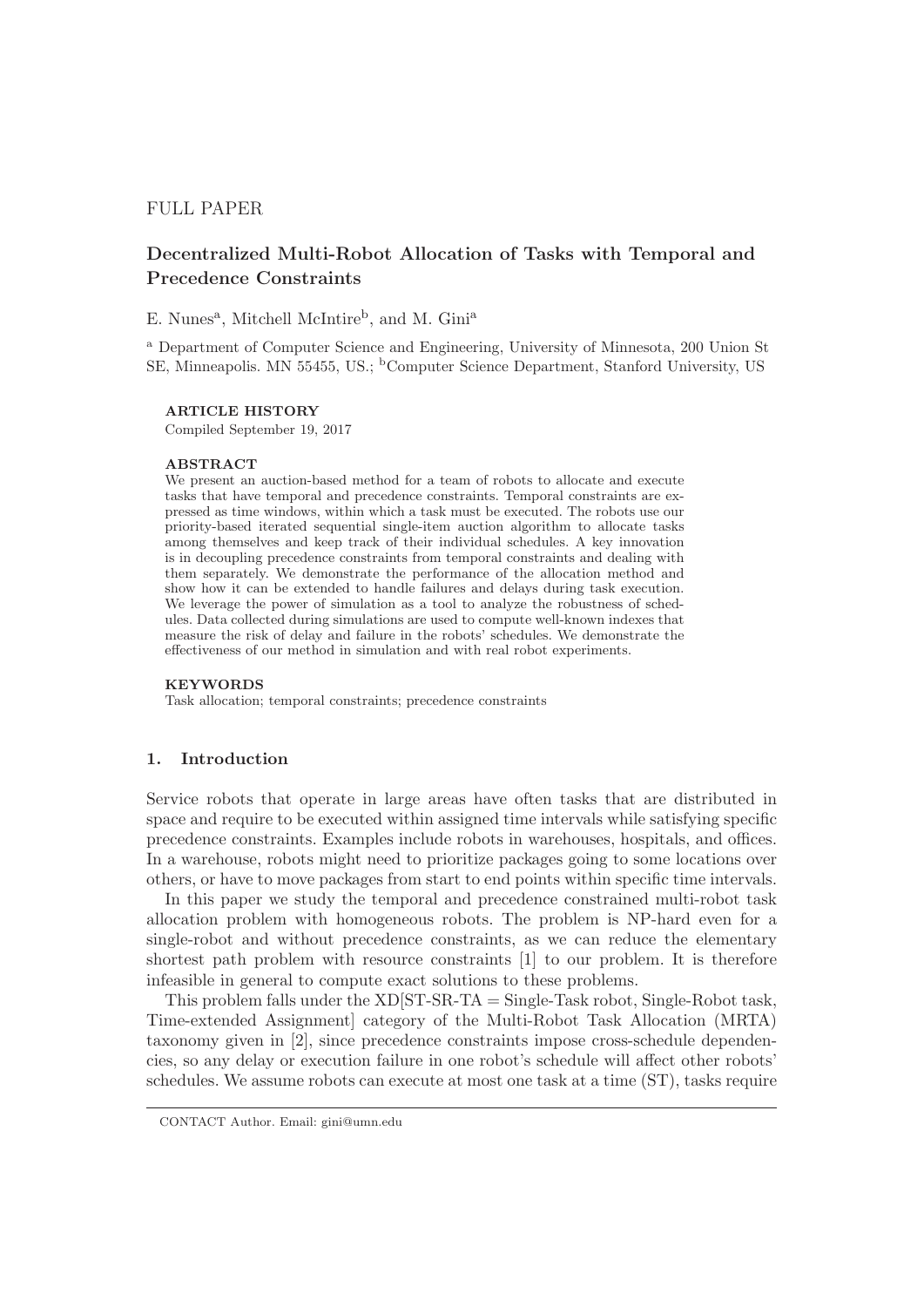a single robot (SR), and tasks are scheduled over a planning horizon (TA).

We defined the class of multi-robot task allocation problems with temporal and ordering constraints as MRTA/TOC [3], and extended the MRTA taxonomy to include temporal constraints expressed in the form of time windows (TA:TW) and ordering constraints expressed in the form of synchronization and precedence constraints (TA:SP). In this paper we handle both types of temporal constraints. Unlike many other MRTA problems, this problem in its general form, allowing arbitrary precedence constraints and time windows for tasks, has not been thoroughly studied, due in part to its complexity even for approximate solutions.

Our main contribution is an auction-based algorithm, TePSSI (Temporal and Precedence constrained Sequential Single-Item auction), which provides a decentralized method of computing a solution for task allocation problems with temporal and precedence constraints. In our approach each robot owns its schedule for the subset of tasks assigned to it. A schedule is represented as a simple temporal network  $(STN)$  [4], which stores the execution times of the tasks. In this paper, we describe the auction algorithm, analyze its complexity, prove its soundness and completeness when only precedence constraints are considered, and demonstrate the algorithm's performance empirically. We also show how to combine the task allocation algorithm with an executive that monitors the execution of the tasks, reallocating tasks via a one-shot greedy auction when needed because of execution delays or failures. The framework herein proposed supports task execution and recovery via a planning-execution-replanning cycle. We present an experimental evaluation of the framework in simulation and through experiments with real robots.

In our previous work we designed TeSSI (Temporal Sequential Single-I tem auction) [5] and pIA (Prioritized Iterated Auction) [6], to handle general temporal and precedence constraints independently, and only at planning time. The auction herein proposed is, to the best of our knowledge, the first auction-based algorithm that is designed to handle general precedence and temporal constraints simultaneously, whilst also considering plan execution aspects.

### **2. Related Work**

Methods for multi-robot task allocation can be broadly categorized into centralized, decentralized, and hybrid; and depending on the optimality of the solution, exact or heuristic. A recent example of a centralized method uses an efficient mixed-integer linear programming approach for multi-robot scheduling with spatial constraints [7]. Centralized methods can achieve optimal results, but are not suitable for field operations where communication can be limited and unreliable, and faults are common. Hence, we choose a decentralized approach.

Distributed Constraint Optimization Problem (DCOP) [8] algorithms provide a viable option for modeling constraint problems in a distributed way. However, solving DCOP exactly is NP-hard and impractical even for unconstrained Multi-Robot Task Allocation (MRTA) problems [9]. Approximate methods such as Max-Sum have been proposed [10, 11], yet we are not aware of any DCOP algorithm that handles task allocation with precedence and time window constraints.

Auction-based approaches have become popular for their flexibility, decentralized nature, and robustness to failure [12, 13]. Auctions move the burden of computation onto individual robots and are robust to local changes or failures, since the auction can proceed with the remaining robots when some robots malfunction [14].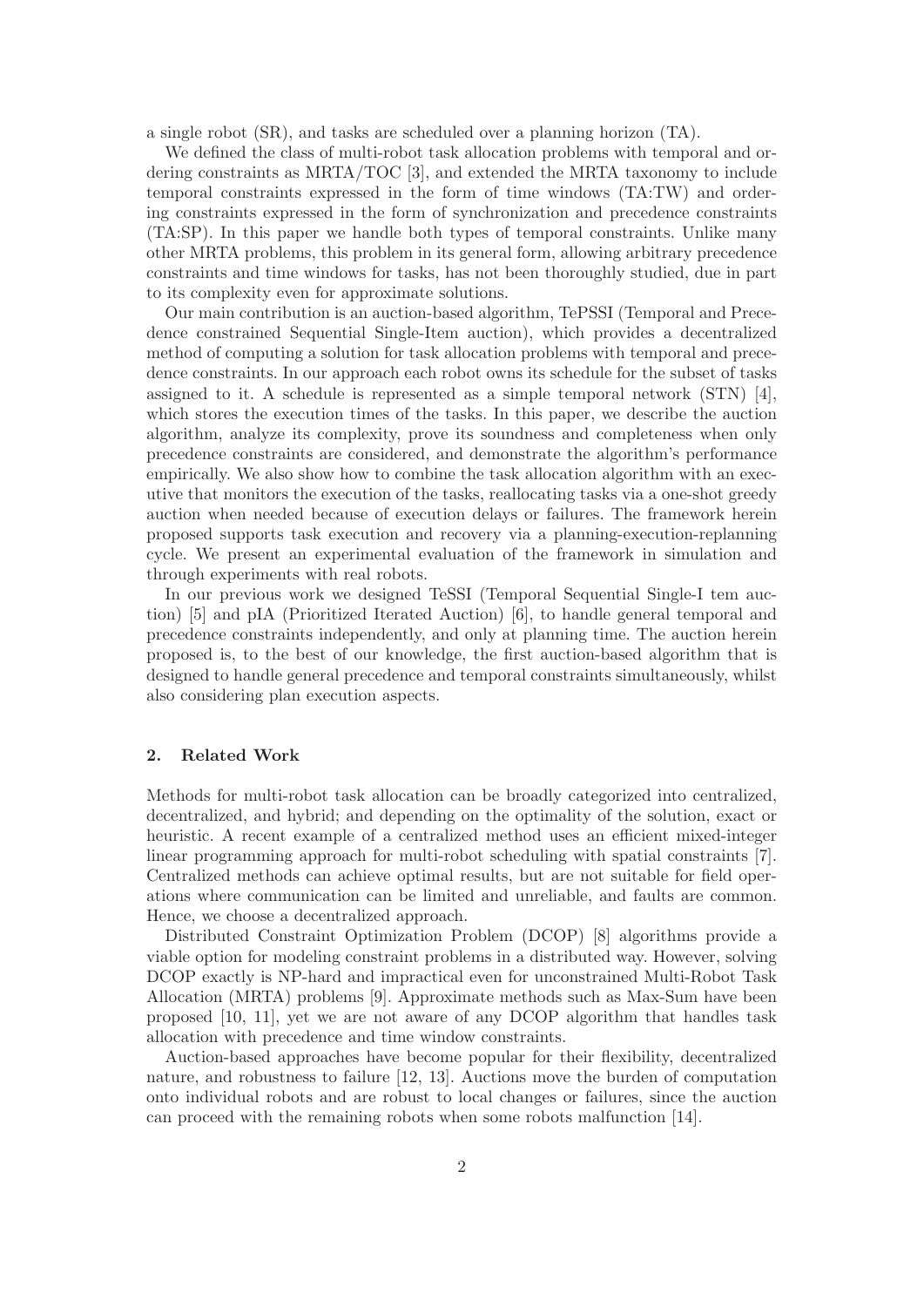For the simple case of the MRTA problem in which robots are homogeneous and need only to visit tasks in order to complete them, the sequential single-item (SSI) auction from [15] gives a 2-approximation for the total sum-cost of the resulting schedule and a 2m-approximation (where m is the number of robots) for the makespan [16], which is the difference between the overall latest finish and the overall earliest start time. Combinatorial auctions in which robots bid on combinations of tasks can produce good schedules, but are expensive to compute. Zheng et al. [17] show that borrowing combinatorial methods can improve the SSI auction scheme without incurring high computation costs. The SSI auction has been shown both effective and computationally inexpensive compared to other auction schemes [18], but it does not handle precedence and temporal constraints. We have extended SSI to tasks with temporal constraints and proposed the Temporal Sequential Single-Item auction (TeSSI) algorithm [5].

A decentralized solution to tasks with temporal constraints has been proposed in [19], where the coupling introduced by precedence constraints is maintained by adding to each robot schedule a set of "remote" nodes, which have inter-dependency with the local tasks. Our approach avoids the very large temporal representation they need for dense precedence graphs when predecessors and successors of tasks are assigned to other robots, and the high computation and communication costs needed to update the temporal model when the environment changes rapidly.

In [20], a distributed solution is presented for tasks that have precedence and resource constraints, but no temporal constraints. However, this solution computes essentially a greedy schedule initially, and then adapts this schedule during task execution. Our goal by contrast is to compute the entire schedule initially, so no communication is required during task execution. In [21] a multi-tier auction and a genetic algorithm are proposed for tasks that have intra-path and precedence constraints, but again no temporal constraints.

Luo et al. [22] recently introduced an auction-based algorithm for multi-robot assignment of tasks for a particular special case, in which precedence constraints are in a form called set precedence constraints (SPCs). The SPC problem partitions tasks into sets with size at most equal to the number of robots. These sets are strictly ordered, giving a precedence relationship. The resulting problem is similar to ours, but heavily constrains the space of allowable precedence graphs. In particular, if we view the precedence graph by layers (described in more detail later), SPCs require that every task in a layer has a precedence constraint with every task in the next layer. This is equivalent to saying that the topological ordering of an SPC precedence graph is unique up to changing the order of tasks within each set. They also require that robots complete at most one task per set. This method is therefore too restrictive to apply to our problem.

#### **3. Problem Definition and Model**

We assume a set  $\mathcal R$  of m robots. Each robot  $r_i$  has an initial pose, a maximum velocity, and a set of sensors. The maximum velocity is the same for all robots, but robots can travel at different speeds. Every robot is given a graph representation of the environment. The graph's vertices are waypoints and its edges connect pairs of vertices between which there are no obstacles.

Additionally, we have  $\mathcal{T}$ , a set of n tasks, each with a location, an earliest start time  $ES_{t_i}$ , a latest finish time  $LF_{t_i}$ , and a duration  $(DU_{t_i})$ . Together,  $(ES_{t_i}, LF_{t_i})$  define the bounds for the task's time window. A robot need to arrive to a task before its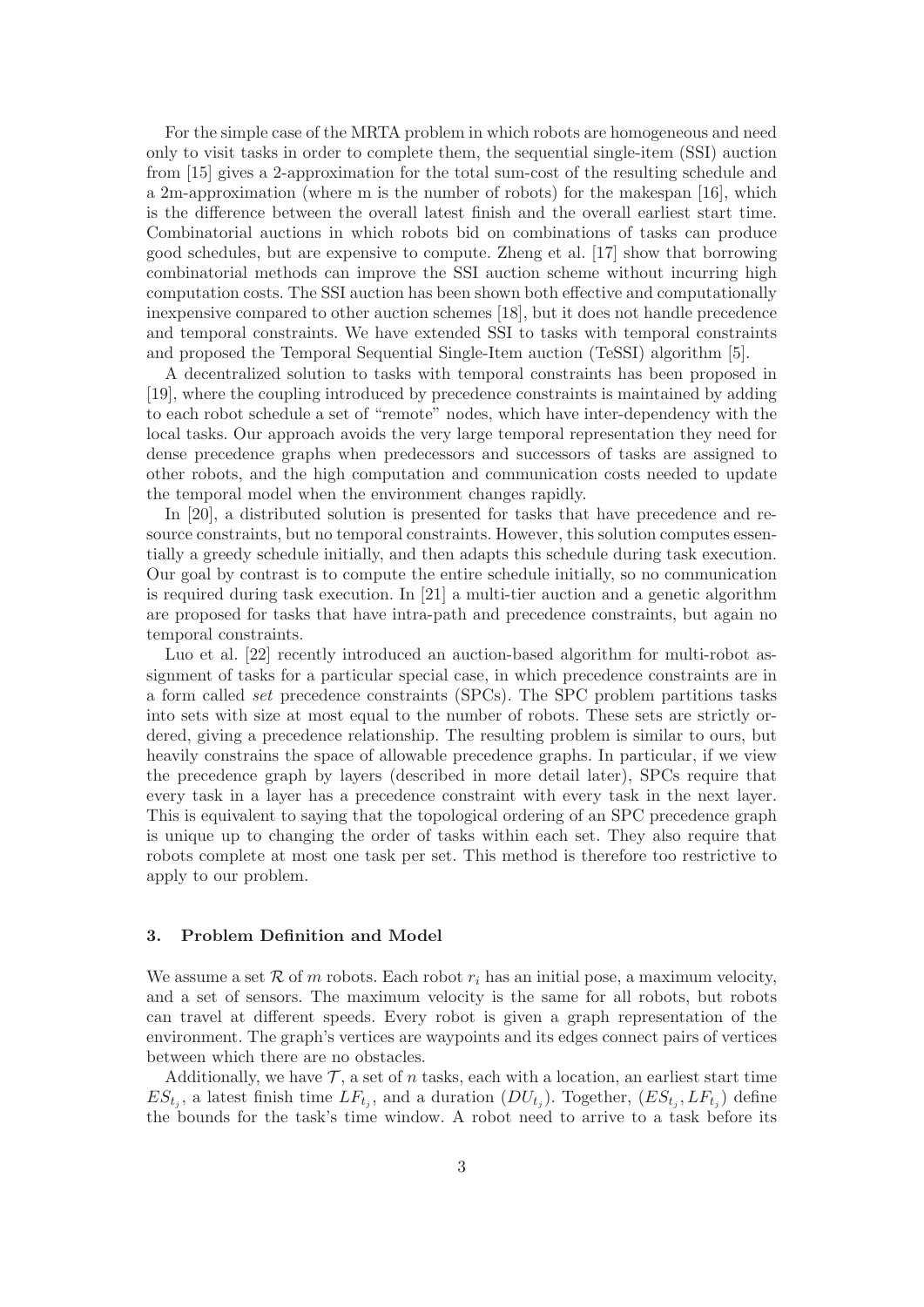latest start time  $LS_{t_i}$ , which, if not specified, can be computed as  $LS_{t_i} = LF_{t_i} - DU_{t_i}$ .

The objective is to find a route for each agent, such that (1) each task location is visited once by one agent, (2) all locations are eventually visited, and (3) the team optimizes an objective function. We assume a non-negative objective function that represents the cost of moving between two locations. Typical functions used in the literature [23] are: MiniSUM, i.e. minimize the sum of the agent path costs over all the agents; MiniMAX, i.e. minimize the maximum agent path cost over all the agents; MiniAVE: i.e. minimize the average path cost to reach all the tasks. An agent's path cost is the sum of the costs along an agent's entire path, from its initial location to the last task location on its path. Minimizing the makespan (i.e., the total duration of the schedule) is similar to MiniMAX, but costs are measured in terms of time.

While time windows impose in-schedule constraints for individual robots, precedence constraints can create cross-scheduling constraints since those tasks can be allocated to different robots. We use a directed acyclic graph (DAG) to model precedence constraints. Nodes in the graph represent tasks, and edges represent precedence relations. For example,  $t_1 \prec t_2$  means that  $t_1$  precedes  $t_2$ , or equivalently,  $(t_1, t_2) \in E$ , where E is the set of directed edges in the DAG. In our problem, a valid schedule consists of a partition of  $\mathcal T$  across  $\mathcal R$  in which a task is assigned to a single robot, and the execution times assigned to tasks respect their temporal and precedence constraints.

# **4. Temporal and Precedence constrained Sequential Single-Item auction**

Our Temporal and Precedence constrained Sequential Single-Item auction (TePSSI) combines the Prioritized Iterated Auction (pIA) [6] algorithm, with a modified version of the TeSSI algorithm [5] to enable scheduling tasks with both temporal and precedence constraints.

pIA uses a hierarchical approach to "peel" off layers of the precedence graph. The tasks in each precedence layer are incrementally allocated and moved from more to less constrained. Once they become unconstrained they are auctioned off using TeSSI. TeSSI uses a variant of the sequential single-item auction algorithm [16], where each robot maintains information on its allocated tasks using a simple temporal network (STN).

In explaining the operation of the iterated auction algorithm, it is helpful to think about the task precedence graph  $G_p$  as a DAG with nodes grouped into layers. We use the term 'free' to describe task nodes with no parents, and for a set of tasks A we let free $(A)$  be the set of tasks in A which have no predecessors in A

**Hierarchical Decomposition of the Precedence Graph.** In each iteration the auctioneer divides the precedence graph  $(G_{\mathcal{P}})$  into three layers: the free layer  $(T_F)$ , the second layer  $(T_L)$ , and the hidden layer  $(T_H)$ .  $T_F$  contains tasks without any predecessor,  $T_L$  contains tasks with parents in  $T_F$ , and all the remaining tasks not yet touched by the planning algorithm are in  $T_H$ .

Graph layering leads to a decomposition that allows individual robots to bid on tasks that are independent (precedence-wise) in each iteration of the auction.

**Task Prioritization.** Tasks are assigned a priority depending on their criticality. Not all tasks in the free layer affect equally the temporal problem. This means that more "critical" tasks, i.e., tasks that are precedence constraints for longer chains of tasks, should be auctioned off first. We use a simple priority assignment heuristic [6] that is based on the shape of the precedence graph.

We define  $U(t)$  and  $L(t)$  for  $t \in \mathcal{T}$  to be the length of the longest path in  $G_{\mathcal{P}}$  rooted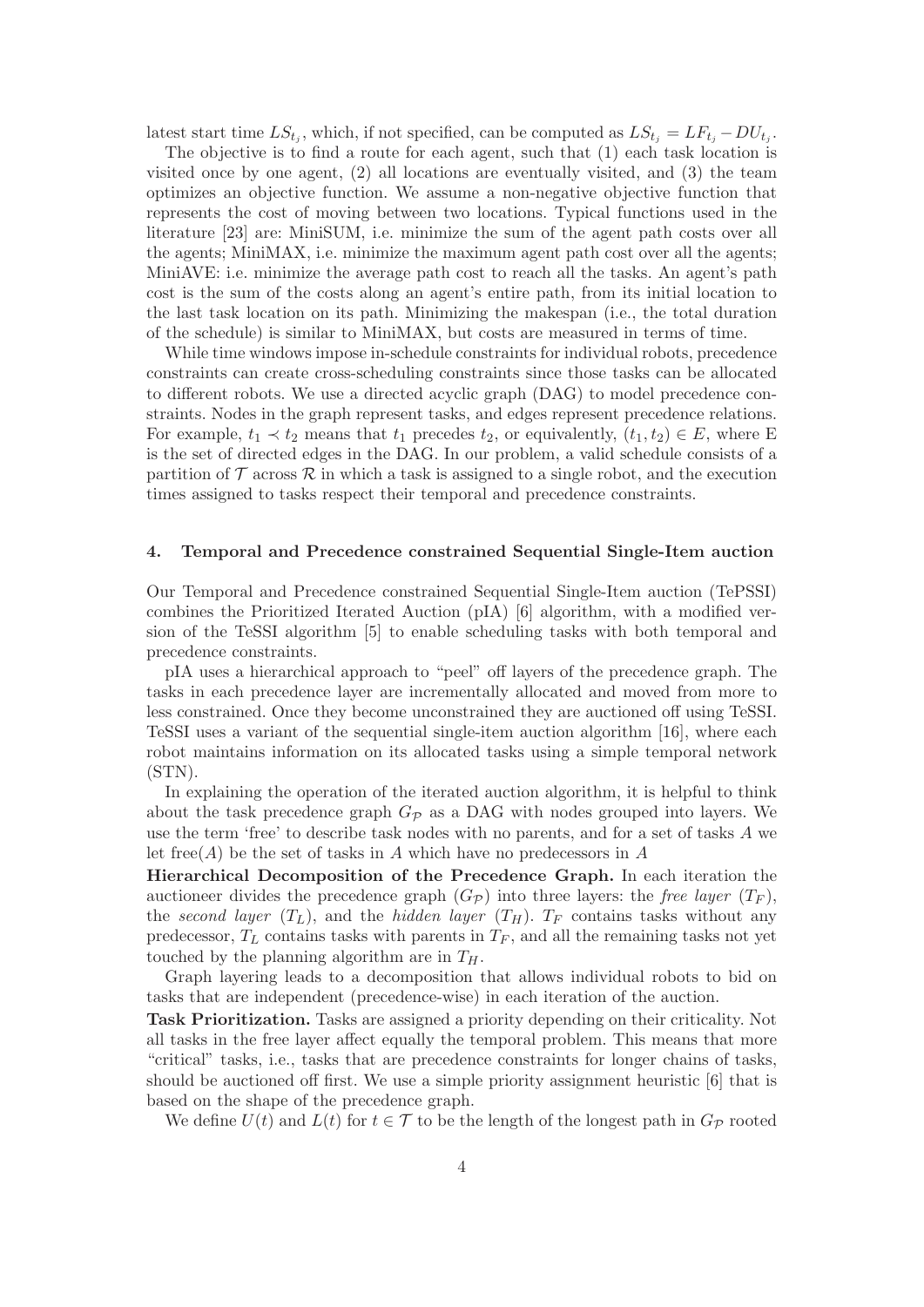at  $t$ , respectively with and without the travel time,  $tt$ , between tasks. More precisely, we let

$$
L(t_k) = du_{t_k} + \max_{t_j \in \text{children}(t_k)} (L(t_j)),
$$

$$
U(t_k) = du_{t_k} + \max_{t_j \in \text{children}(t_k)} (tt(t_k, t_j) + U(t_j)),
$$

where we use the convention that  $\max_{\emptyset}(x) \equiv 0$ , so that L and U for a task without children are equal to the task's duration. Then we let

$$
\text{prio}_{\beta}(t_k) = (1 - \beta)L(t_k) + \beta U(t_k) , 0 \le \beta \le 1
$$
\n(1)

where  $U(t_k)$  represents the total time it would take a single robot (in the absence of any constraint) to execute a task chain that starts with  $t_k$ .  $L(t_k)$  is the least unconstrained time required to execute these tasks. The priority function in (1) ranks tasks depending on how much they add to the longest path in  $G_{\mathcal{P}}$ 's. The tasks in the set of free tasks that add more will be chosen, provided that their critical value is higher than that of the most critical second-layer task. This allows the auction to defer non critical tasks to the next auction iteration. The parameter  $\beta$  balances the two components.  $\beta$  can be thought of roughly as the proportion of travel time that is accounted for in task priorities.  $\beta$  can be adapted according to the tasks and precedence configurations. The values of  $\text{prio}_\beta(t_k)$  are computed in linear time by using bottom-up dynamic programming starting from tasks that do not have successors.

**Auction and Robot Bidding.** Tasks in  $T_F$  are auctioned in a sequential singleitem auction. In each iteration of the auction, a subset of high priority tasks in  $T_F$  is auctioned-off.

Upon receiving the list of tasks up for auction, each robot computes a bid for each task. To compute the bid the robot temporarily inserts one task at a time in its schedule. If the insertion is feasible, the bid value is computed as

$$
\text{bid} = \alpha \times m + (1 - \alpha) \times \Delta t \tag{2}
$$

where m is the makespan after inserting the task and  $\Delta tt$  is the additional travel time the robot incurs for the new task.  $\alpha$  is a parameter used to specify the relative importance of makespan vs. travel time. Travel time is estimated using the distance and a constant fraction of the robot maximum speed. Notice that adding a task does not necessarily increase the makespan, since the task could fit into an empty slot in the robot schedule.  $\Delta tt$  is included in the bid to penalize bids from robots that are far away from a task compared to robots that are closer to the task.

Each robot sends to the auctioneer only its smallest bid, i.e. the one that minimizes the cost function. The auctioneer keeps a priority list of the bids received and selects the overall minimum bid efficiently (in time logarithmic in the number of bids). The task is assigned to the robot that submitted that minimum bid. Only one task is allocated in each round of the auction. The auctioneer marks that task as scheduled and continues the auction with the remaining tasks.

**Temporal Model and Validity Checking.** Temporal constraints are modeled as a simple temporal network [4]. In our model, each robot keeps its own STN (see [5] for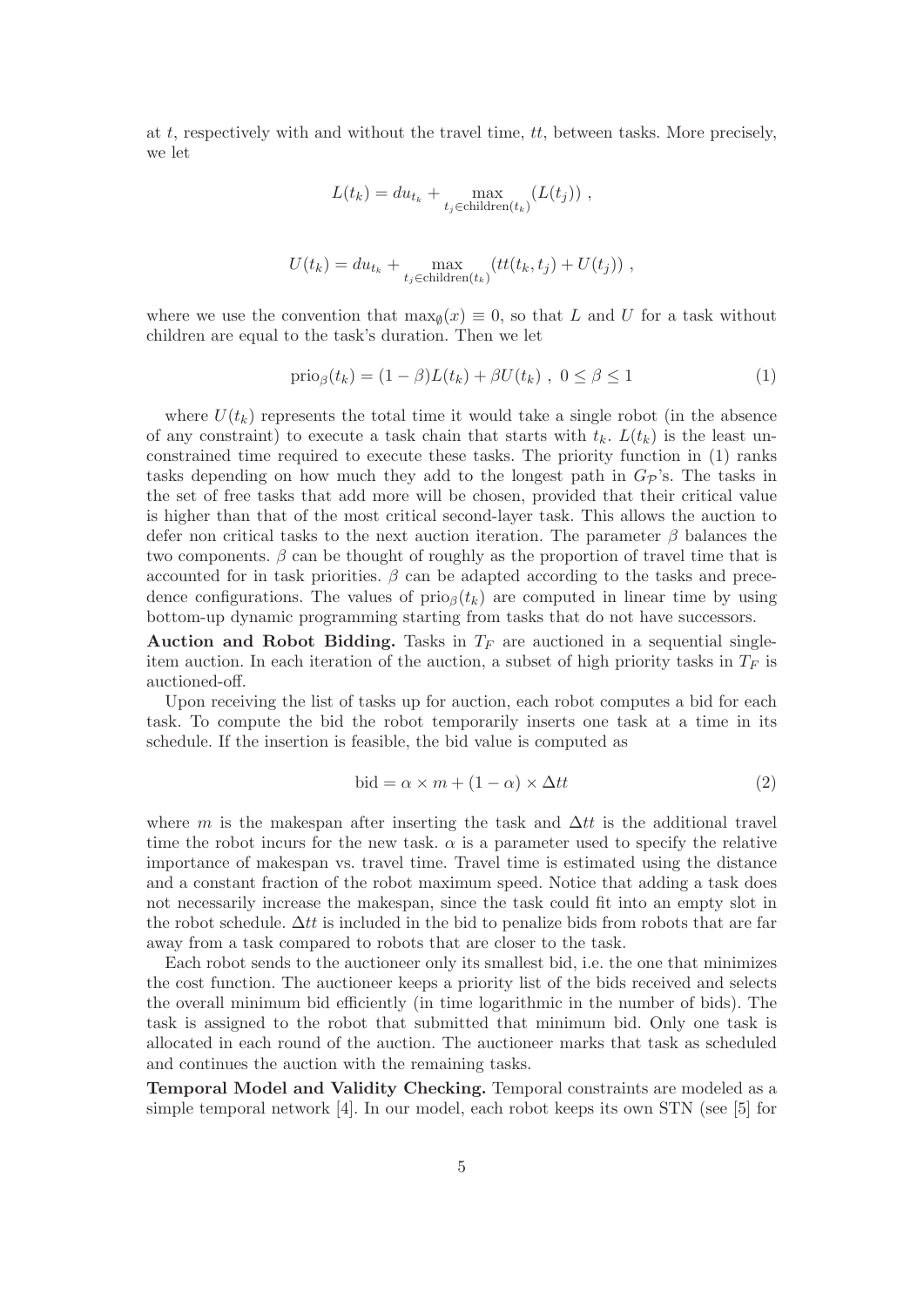details), which grows as more tasks are allocated to the robot. The auctioneer keeps a DAG with all the tasks' start times that account for the precedence constraints.

To improve efficiency we employ a simple propagation and consistency checking scheme inspired by [24]. Our scheme takes advantage of the hierarchy imposed by the precedence constraints to compute the start and finish times of tasks in time linear in the number of tasks in the schedule. This checking is done during the bidding phase, to ensure that the insertion of a task in a robot's schedule does not lead to an infeasible schedule. The start time of task  $t_k$ ,  $S_{t_k}$ , is set to zero if the task is the dummy task representing the robot's initial location. Otherwise, it is set to  $\max(S_{t_k}, ES_{t_k}, F_{t_j} +$  $tt_{t_i,t_k}$ ) where  $\tilde{S}_{t_k}$  is the maximum finish time over all  $t_i \prec t_k$ . This only if the resulting value of  $S_{t_k} \leq L S_{t_k}$ , i.e. the start time is not greater than the latest start time. If not, the value of  $S_{t_k}$  is set to  $\infty$ . The task's finish time is then computed as  $F_{t_k} = S_{t_k} + DU_{t_k}$ . If any of the start times has the value  $\infty$  it means that the schedule is inconsistent. in which case the robot cannot do the task.

After the tasks in  $T_F$  are assigned and before the tasks in  $T_L$  are promoted to  $T_F$ , the auctioneer computes the value  $S_{t_k}$  for all the tasks  $t_k \in T_L$  and sends them to all the robots. This ensures that the constraints created by the schedule of  $T_F$  tasks are accounted for when bidding for  $T_L$  tasks.

Once the tasks in  $T_F$  have been allocated, they are removed from  $G_{\mathcal{P}}$ . Tasks in  $T<sub>L</sub>$  that follow the removed tasks are promoted to  $T<sub>F</sub>$ , and the process restarts and continues until all tasks are allocated. Some tasks might end up not being allocated because there are not enough robots, or because choices made early in the auction are never revisited. To prevent the algorithm from looping forever trying to allocate tasks that cannot be allocated, The process terminates after a maximum number of iterations, which in our implementation is set to the total number of tasks.

**Soundness and Completeness.** We will now outline an informal proof that our algorithm will always produce a valid schedule if one exists, when only precedence constraints are taken into account. Note that we allow general precedence constraints, and so any set of tasks whose precedence graph is a DAG is valid. Furthermore, a valid schedule will always exist in this case, since we can simply assign every task to a single robot, which can complete the tasks in any topological ordering of the precedence graph. For the rest of this section, we will assume that the problem instance is valid, with a directed acyclic precedence graph. We therefore only need to show that the algorithm produces a valid schedule in this case. We assume that priorities are nonnegative and that the priority of every task is at least as high as that of any of its successors in the precedence graph.

First, we show that the algorithm will successfully schedule all the tasks and terminate. In every iteration the number of tasks auctioned is  $> 0$ , and therefore the number of tasks scheduled increases in every iteration until all tasks are scheduled.

Now assume instead that the second layer  $T_L$  is empty. If  $T_L$  is empty there must be at least one task in  $T_F$ , as otherwise every task would already have been scheduled. Since we assume that priorities are nonnegative, every task in  $T_F$  will be added to  $T_{auct}$ , and so  $T_{auct}$  will be nonempty. Thus in every iteration at least one task is scheduled, and so the algorithm terminates.

Next, we must show that the schedule produced by the algorithm is valid. It is only invalid if precedence constraints are violated. Note that the tasks scheduled in any given iteration are pairwise independent, so tasks with precedence constraints must have been scheduled in an earlier iteration.

A similar analysis can be used to show that soundness is guaranteed also for temporal constraints. However, completeness cannot be guaranteed in the presence of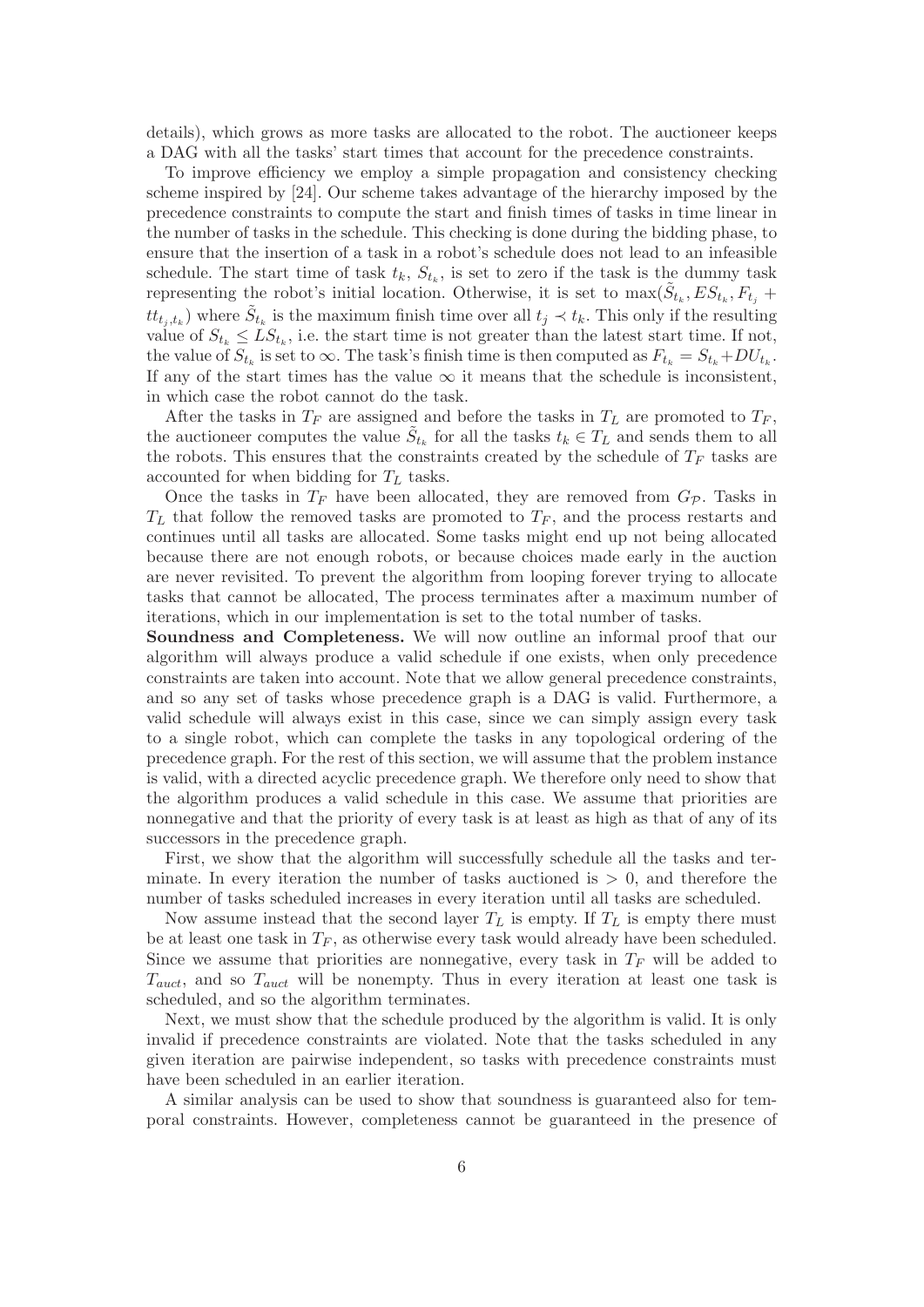temporal constraints. The task prioritization algorithm does not take time windows into account. For this reason, it is possible for tasks to be auctioned in an order that violates the time window constraints for tasks that appear later in task chains.

### **5. Execution of Allocated Tasks**

When tasks are allocated, robots communicate with each other and the auctioneer via ROS (Robot Operating System) [25] publishers and subscribers. We run an auction topic in which requests for bids and bids are sent back and forth. For simplicity, bidding is done synchronously. The auctioneer waits until all robots send their bids or a timeout is reached, prior to choosing the winner. There is a timeout to account for cases where robots fail to submit their bid.

After the tasks are allocated, when the start time arrives robots execute the tasks in their schedules in real time in ROS/Gazebo. When delays occur the auctioneer, which during execution becomes an executive, monitors execution across schedules, and updates the robots' schedules with adjusted start times to ensure they still respect the precedence constraints.

**Task Execution by the Robots and Role of Executive.** The result of the auction process is a multi-robot schedule, with a set of m sub-schedules, one per robot. Each of them contains a sequence of tasks, ordered according to the time they will be performed. Each task  $t_i$  appears only in one sub-schedule and has a planned start time  $\Delta_t$ . The number of tasks scheduled could be smaller than n if some tasks could not be scheduled.

When the execution starts, a robot retrieves the first task in its schedule. In each ROS cycle, the robot computes the estimated arrival time to its upcoming task by adding to the current time the estimated remaining travel time to the task's location. If the estimated arrival time is smaller than the start time for the task in its schedule, the robot continues execution. If not, there are different cases. If the estimated arrival time is smaller than the task's latest start time, the task can still be executed, but the delay could cause inconsistencies with other tasks for which this task is a precedence constraint. Since those other tasks might have been assigned to other robots, the delayed robot needs to check with the executive, for any potential violation. If there are no violations, the robot assigns the estimated arrival time as the task's start time and continues executing. Otherwise, the robot marks the task as aborted since it is unable to execute it within its temporal constraints. At that point, the executive runs an auction to try to reallocate that task to another robot, if possible, otherwise marks the task as failed. When a robot has completed the execution of a task, it marks it as succeeded, notifies the executive, and proceeds to its next task. This way the executive can keep track of the overall progress.

**Monitoring by the Executive.** As execution unfolds the executive monitors the execution of the tasks by subscribing to ROS topics in which robots post their tasks' execution status. In each ROS cycle it checks if a task has been completed. The auctioneer keeps a DAG that encodes precedence constraints and start and finish times of tasks, which are updated during execution. When a robot has a potential time update, the executive proceeds by temporarily updating the finish times of all remaining tasks in the DAG. Next, it does a topological sort on the DAG to compute a linear ordering according to the precedence constraints. It then uses the sorted graph to compute a new start time  $\tilde{S}_{t_k}$  for all tasks. If  $\tilde{S}_{t_k} \leq LS_{t_k}$ ,  $\forall t_k$ , the executive accepts the temporal updates and the robot is sent an "OK" message. Otherwise, the executive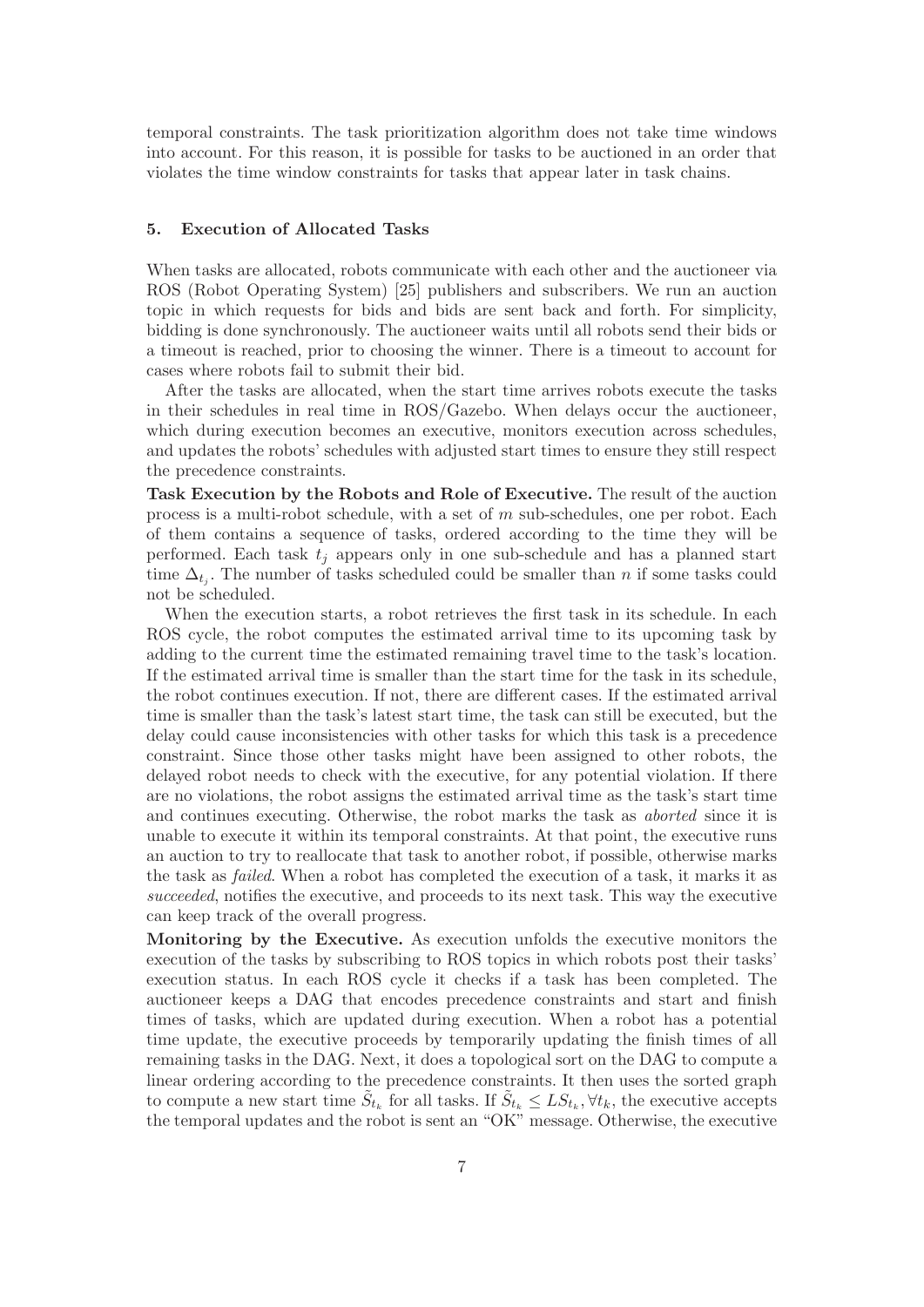rejects the time updates, the robot aborts the task, and the executive resets the task start time to its previous value.

When a task is marked as aborted, the executive starts an auction for that task to see if any other robot can add it to its schedule. Each robot computes a bid, as during planning, and sends it to the executive, which allocates the task to the robot with the smallest bid, if any. If no robot can do the task (i.e., all robots submit  $\infty$  as their bid value), the task and all the tasks in its induced subgraph are marked as failed and removed from the scheduled tasks. To keep precedence constraints consistent, there is no attempt to execute failed tasks.

We found it convenient to use the ROS subscribing mechanism to share information among robots and executive. Having the executive keep track of the overall progress of all the tasks keep things consistent, but can create a bottleneck when the number of tasks and robots is very large, Individual robots could be given more control in monitoring the execution, but this will make it harder to deal with potential catastrophic failures of the robots.

#### **6. Experimental Setup**

**Simulation Experiments.** Simulation experiments were conducted in ROS [26], using the Gazebo plugin. We used a Gazebomodel for virtual Pioneer 3-DX robots, and a 2D world in which the robots operate.

To facilitate robot localization and motion planning, the simulator keeps a 2D map of the world, but the sensing is done in the 3D model. The maps are discretized by overlaying a graph over them. A node in the graph represents a  $(x, y)$  location, the weighted edges represent Manhattan distances between pairs of nodes without obstacles between them. The graph is used for path planning, using Dijkstra's algorithm to compute the distance between graph nodes (or waypoints). For simplicity, the travel times used by robots in their bids are computed using the distance between nodes in the graph. The ROS navigation package handles the actual motion of the robots.

**Real Robot Experiments.** We also validated our algorithm with three Turtlebot 2 robots and 12 tasks. Each robot has a Kinect sensor, which is used for obstacle avoidance.

**Data Generation for Real and Simulated Experiments.** We generated a set of tasks, each located at a distinct waypoint. Each task's x-y location is randomly drawn within the map, and a nearest-neighbor search with Manhattan distances is used to assign the task to the nearest waypoint. In our data sets, each task is assigned an earliest start time that is randomly drawn from  $\mathcal{U}(25, 400)$ , which is the range of the numbers of seconds from the beginning of the simulation. The length of the tasks time windows is uniformly drawn from  $U(100, 1200)$ , hence the time window with the latest possible end point closes roughly 26 minutes after the simulation starts. Tasks' durations range from 20 to 40 seconds.

We also generated precedence graphs randomly. To prevent the generation of overconstrained problems, we placed restrictions on the number of edges in the graph. In our experiments, we created precedence graphs with random density. This randomization is important to test the algorithm sensitivity to graph shapes and sizes. Graphs can have at most 3n edges, where n is the number of nodes (or tasks) in the graph. The algorithm that generates the precedence graph is described in [6]. Each data set is created by keeping the tasks' locations fixed, while the time windows can change.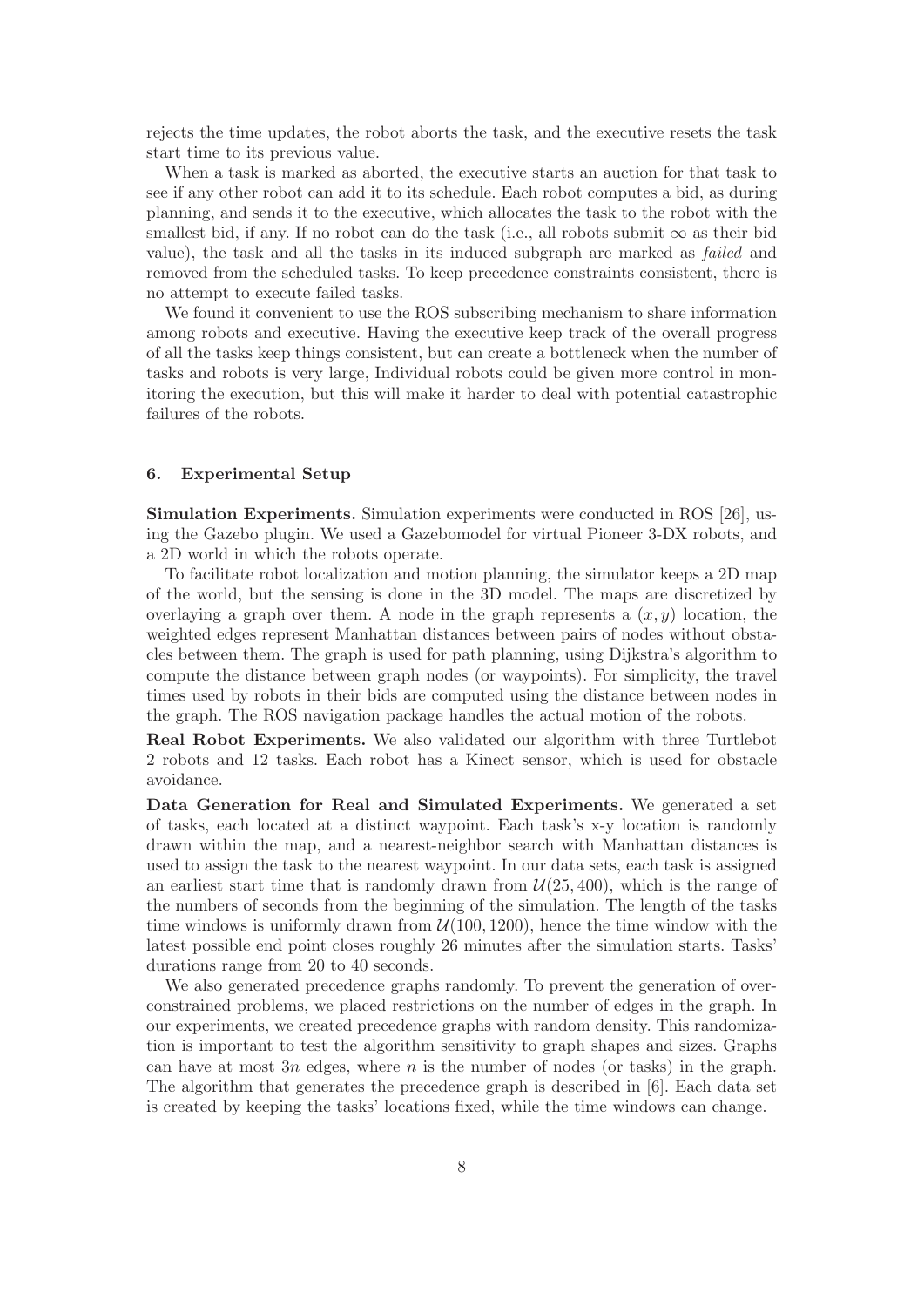**Benchmark Algorithms.** In addition to TePSSI, tasks are allocated using a greedy auction and two modifications, OPT-M and OPT-Duo, of the MILP in [6]. In the greedy auction, the auctioneer allocates up to  $m$  tasks, one per robot per round, which is equivalent to each robot greedily choosing the task with the least cost in each round. OPT-M minimizes the makespan,  $z(A, S_{t_j}, F_{t_j})$ , where the decision variables are the allocation A, the start  $S_{t_i}$  and finish time  $F_{t_i}$  for all tasks  $t_j \in \mathcal{T}$ . OPT-Duo minimizes the average of the makespan and the sum of all the travel times of the individual robots. Both optimization are solved using Gurobi [27].

# **7. Results and Discussion**

### **7.1.** *Simulation Results*

Simulation experiments were conducted in ROS [26], using the Gazebo plugin. The  $100 \times 100$  meters map shown in part in Fig. 1 contains a total of 40 points, from which we choose task locations and initial positions for the robots.



**Figure 1.** Example indoor Gazebo simulation scenario with two robots and eight tasks. Tasks are shown colored small cubes. The colors represent dependencies between tasks: the precedence order is red, blue, green, and yellow. The goal is to minimize the time to clear the last hazard or the distance covered.

| Task Id             | EarlyStart | LateFinish | Duration |
|---------------------|------------|------------|----------|
| 0                   | 60         | 600        | 20       |
| 1                   | 90         | 600        | 20       |
| $\overline{2}$<br>3 | 100<br>150 | 800<br>800 | 20<br>20 |
| 4                   | 70         | 600        | 20       |
| 5                   | 120        | 600        | 20       |
| 6                   | 150        | 800        | 20       |
|                     | 100        | 800        | 20       |
|                     |            |            |          |

**Table 1.** A specific example of time windows with eight tasks.

For the experiments, we generated 10 data sets for different number of tasks (8 and 16 tasks used), keeping the task locations fixed but changing the time windows. We present now a sensitivity analysis to see how results are affected by the choice of the parameters  $\alpha$  and  $\beta$ . Then we compare the performance of TEPSSI against other algorithms.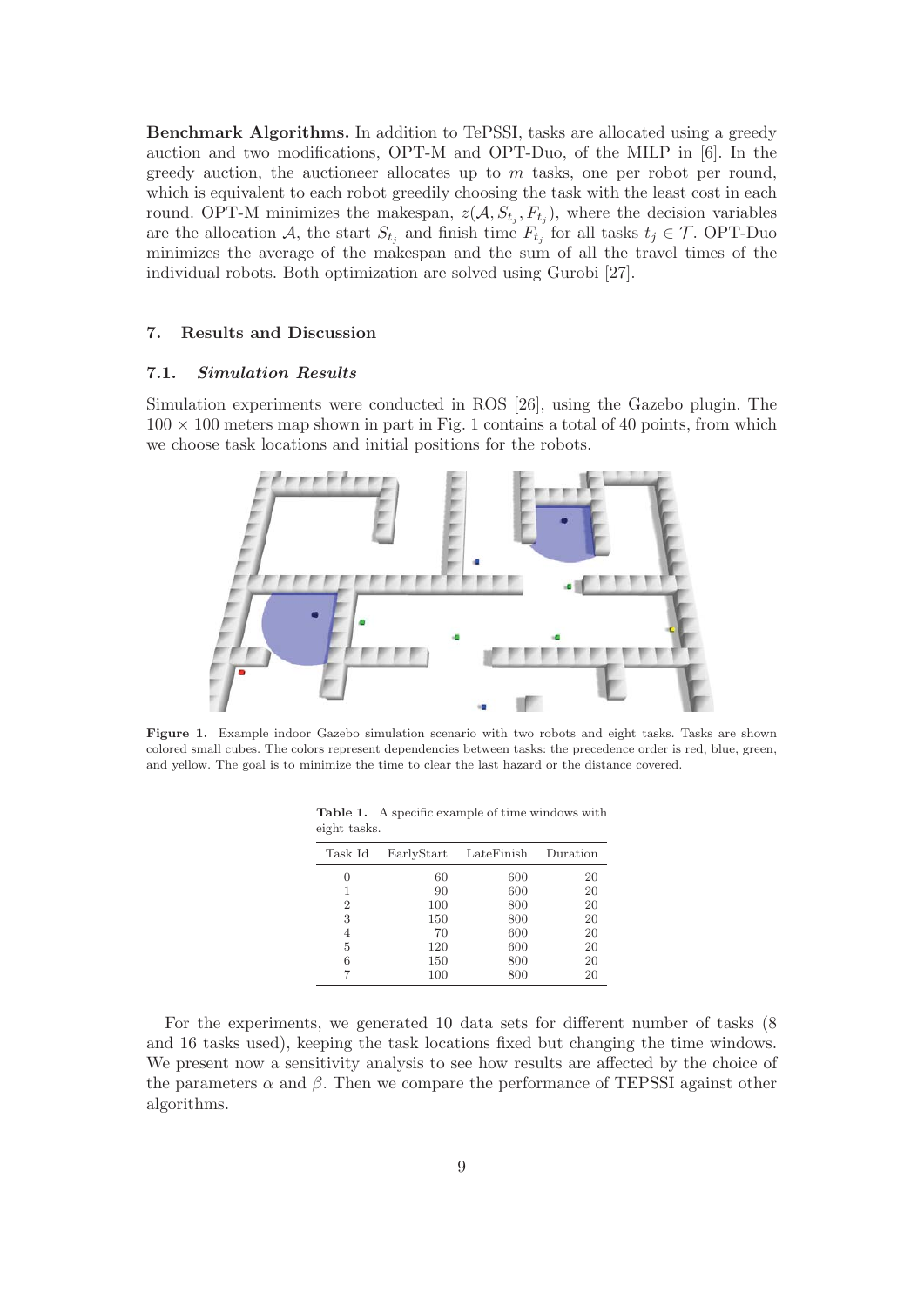|                          | $\beta = 0.1$             |          |        | $\beta = 0.5$ |        | $\beta = 0.7$ |        | $\beta = 0.9$ |  |  |
|--------------------------|---------------------------|----------|--------|---------------|--------|---------------|--------|---------------|--|--|
|                          | $\mu$                     | $\sigma$ | $\mu$  | $\sigma$      | $\mu$  | $\sigma$      | $\mu$  | $\sigma$      |  |  |
|                          | Makespan Values (minutes) |          |        |               |        |               |        |               |  |  |
| $\alpha = 0.1$           | 3.86                      | 0.72     | 3.64   | 0.67          | 3.85   | 1.51          | 3.64   | 0.81          |  |  |
| $\alpha = 0.5$           | 4.23                      | 1.73     | 3.74   | 0.98          | 3.49   | 0.52          | 3.61   | 0.66          |  |  |
| $\alpha = 0.9$           | 3.53                      | 0.76     | 3.91   | 1.02          | 4.21   | 1.29          | 4.14   | 0.68          |  |  |
| Distance Values (meters) |                           |          |        |               |        |               |        |               |  |  |
| $\alpha = 0.1$           | 153.33                    | 43.20    | 131.07 | 36.35         | 114.85 | 25.81         | 150.22 | 48.37         |  |  |
| $\alpha = 0.5$           | 126.43                    | 34.51    | 142.69 | 34.99         | 142.69 | 34.99         | 144.27 | 35.33         |  |  |
| $\alpha = 0.9$           | 131.23                    | 46.22    | 145.47 | 37.31         | 150.22 | 48.37         | 153.14 | 45.59         |  |  |

**Table 2.** Simulation experiments with 2 robots and 8 tasks. The table shows makespan and total distance for TePSSI for different values of  $\alpha$  and  $\beta$ . Results averaged over 10 random precedence graphs for a total of 120 simulation runs.

#### 7.1.1. Sensitivity Analysis Results

In Table 2 we report statistics for the makespan and distance values for different values of  $\alpha$  and  $\beta$ .  $\alpha$  is used in the optimization function,  $\beta$  is used when prioritizing tasks with precedence constraints. Higher values of  $\alpha$  increase the importance of makespan, lower values increase the importance of travel time in the value of the bid (see Eq. 2). Higher values of  $\beta$  place more weight on combined duration and travel times of task chains, lower values place more weight on durations of task chains alone ignoring travel times (see Eq. 1).

The TEPSSI auction registers up to 33% change in distances (38.5 meters) and 17% in makespan values (less than a minute) as the  $\alpha$  and  $\beta$  parameters change.

No parameter combinations result in non-dominated solutions. For lower  $\alpha$  values (0.1-0.5) the best makespan values are obtained by using  $\beta \geq 0.5$ , this is also partly true for distances. We have not observed much advantage in setting  $\alpha$  values very high. Roughly, the parametric analysis shows that the algorithm performs better when more weight is placed on distance-based measures.

#### 7.1.2. Comparison of Methods

Table 3 shows that TEPSSI finds solutions with paths that are nearly 28% and 16% shorter than the paths returned by the Greedy algorithm for the eight and 16-task cases, respectively. The makespan of the schedules returned by the methods are not statistically different. TEPSSI's solutions are also competitive compared to optimal solutions that only consider makespan as objective, and are less than twice the distance and makespan values returned by OPT-Duo. The performance differences are more evident in the 16 task case.

Figure 2 shows examples of the solutions found by TePSSI, OPT-DUO, and a greedy algorithm. The colors of the tasks in the figure reflect their precedence constraints. The allocations produces by TePSSI and OPT-DUO are very similar, while the greedy algorithm produces much worse allocations.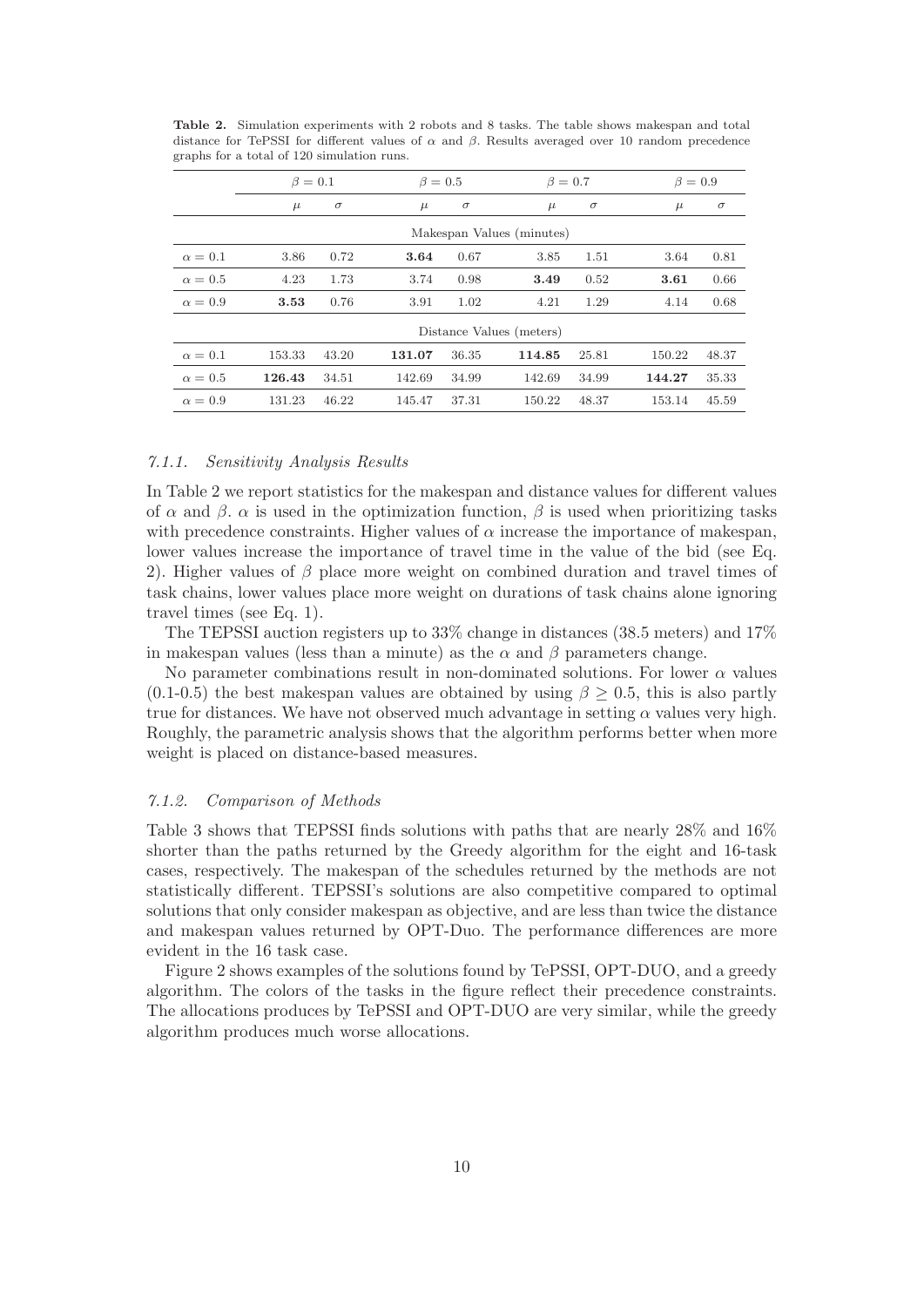**Table 3.** Simulation results comparing the makespan, total distance traveled, total idle time, and completion percentage for TEPSSI, greedy auction, OPT-M, which finds optimal solutions using makespan only, and OPT-Due, which finds optimal solutions using and makespan and distance combined.  $\mu$  is the mean and  $\sigma$  the standard deviation. Eight and 16 tasks are allocated to two robots in the simulated environment in Fig. 1 (left). Minimum values are bold.

|               | Configuration      | Makespan<br>(minutes) |          | Distance<br>(meters) |          | <b>Idle Time</b><br>(minutes) |          | $\%$ Tasks<br>completed |          |
|---------------|--------------------|-----------------------|----------|----------------------|----------|-------------------------------|----------|-------------------------|----------|
|               |                    | $\mu$                 | $\sigma$ | $\mu$                | $\sigma$ | $\mu$                         | $\sigma$ | $\mu$                   | $\sigma$ |
| <b>TePSSI</b> | 2 robots, 8 tasks  | 3.85                  | 1.51     | 114.85               | 25.81    | 2.35                          | 0.97     | 100                     | 0.00     |
|               | 2 robots, 16 tasks | 9.52                  | 2.10     | 418.24               | 35.52    | 0.00                          | 0.00     | 100                     | 0.00     |
| Greedy        | 2 robots, 8 tasks  | 4.02                  | 0.44     | 159.47               | 13.71    | 0.00                          | 0.00     | 100                     | 0.00     |
|               | 2 robots, 16 tasks | 9.44                  | 1.64     | 494.99               | 93.36    | 0.00                          | 0.00     | 100                     | 0.00     |
| $OPT-M$       | 2 robots, 8 tasks  | 3.47                  | 0.48     | 139.58               | 39.85    | 0.00                          | 0.00     | 100                     | 0.00     |
|               | 2 robots, 16 tasks | 7.95                  | 0.70     | 410.60               | 21.47    | 0.00                          | 0.00     | 100                     | 0.00     |
| $OPT-Duo$     | 2 robots, 8 tasks  | 2.94                  | 0.17     | 99.76                | 6.08     | 0.00                          | 0.00     | 100                     | 0.00     |
|               | 2 robots, 16 tasks | 9.00                  | 2.12     | 307.21               | 13.48    | 0.00                          | 0.00     | 100                     | 0.00     |



Figure 2. Routes produced by OPT-Duo (left; makespan 2.87, distance 96.88), TePSSI (middle; makespan 3.06, distance 96.88) and Greedy method (right; makespan 4.03, distance 154.26) for an instance with 8 tasks and two robots. Makespans are measured in minutes and distances in meters. The colors represent tasks' precedence where red precedes blue, blue precedes green, and green precedes yellow. The temporal constraints on the tasks are in Table 1.

### **7.2.** *Results with Real Robots*

The experiments with real robots were run on a map (54 by 51 meters) of a room and corridors (see the left part of Fig. 3). Three TurtleBot 2 had to do 12 tasks distributed around the space. The results for these experiments are averaged over five runs.

With the real robots the initial allocations were computed with OPT-M, TePSSI, and Greedy. Results are shown in Table 4. The allocation returned by TePSSI yields a Manhattan distance (132.5) that is nearly 34% longer than for OPT-M (99.1) and nearly 13% shorter than the one returned by Greedy (152.41). The differences in makespan values are more modest, TePSSI schedules are best with a makespan of about 4 minutes, while both OPT-M and Greedy yield schedules of about 6 minutes. Unlike TePSSI and the Greedy auction, OPT-M only uses two of the three available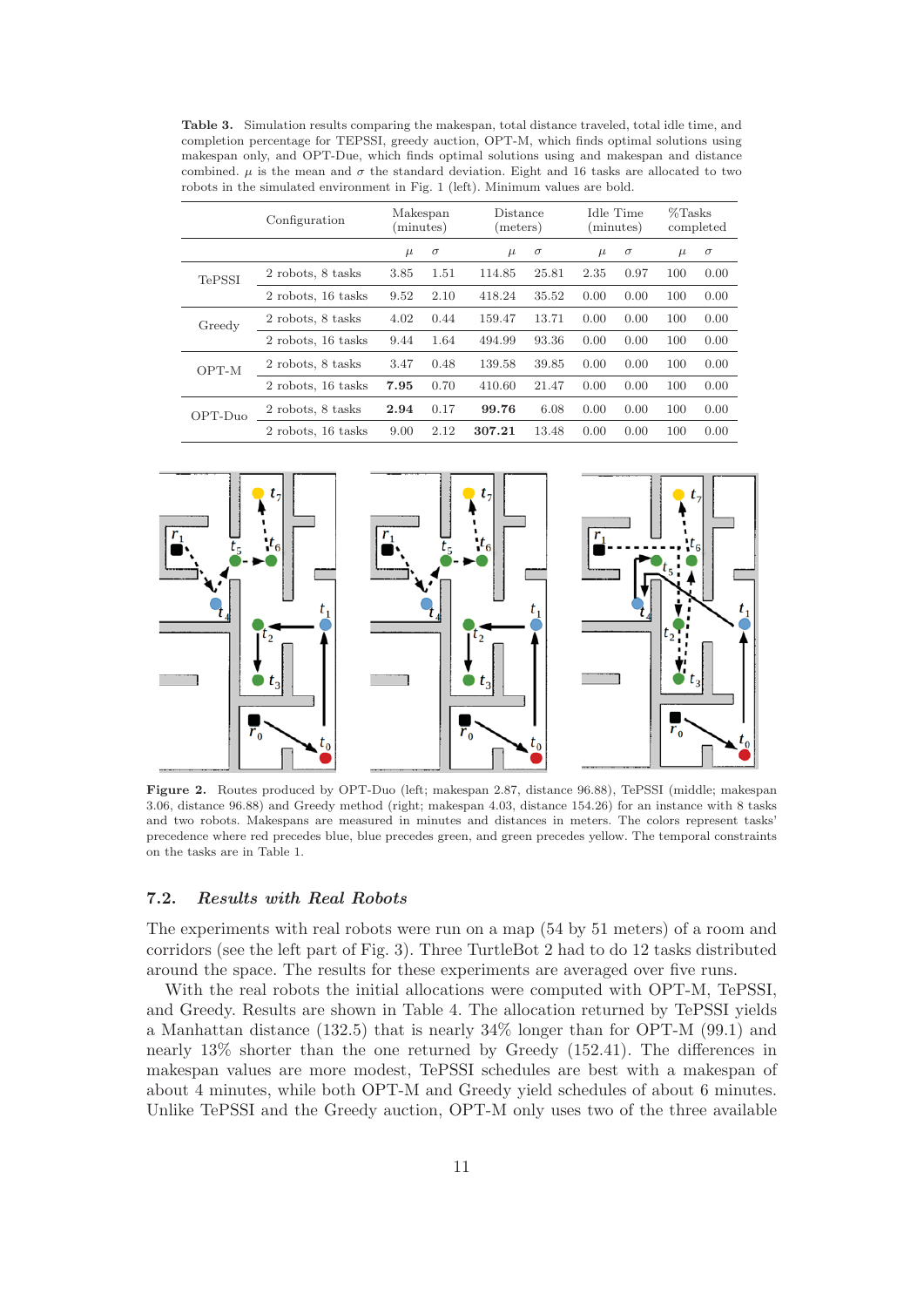

Figure 3. (Left) Scenario used with real robots. The colors represent dependencies between tasks: the precedence order is red, blue, green, and yellow. The goal is to minimize the time to complete the last task or the distance covered. (Right) Three Turtlebot 2 robots used for our physical robot experiments, which operated in the room and corridor environment shown.

|        | Configuration      | Makespan<br>(minutes) |          |        | Distance<br>(meters) |  |
|--------|--------------------|-----------------------|----------|--------|----------------------|--|
|        |                    | $\mu$                 | $\sigma$ | $\mu$  | $\sigma$             |  |
| TePSSI | 3 robots, 12 tasks | 4.20                  | 0.52     | 132.50 | 1.50                 |  |
| Greedy | 3 robots, 12 tasks | 6.21                  | 1.20     | 152.41 | 1.80                 |  |
| OPT-M  | 3 robots, 12 tasks | 6.40                  | 0.48     | 99.10  | 1.35                 |  |
|        |                    |                       |          |        |                      |  |

**Table 4.** Real robot results comparing makespan and total distance traveled for TePSSI, greedy auction, and OPT-M solutions. All the tasks are allocated and there is no idle time. Results averaged over five runs.

robots, which explains in part why the algorithm's makespan is larger than TePSSI's.

# **7.3.** *Analysis*

Our parametric analysis shows that placing more emphasis on the distance objective yields schedules with shorter distances. The same is not true for makespan values. This is partly due to the large distances robots (both real and virtual) have to travel to get to the tasks, and the delays that occur due to re-planning. The results could differ for datasets with very small distances and far apart time windows, because the time windows would dominate the allocation decisions.

Comparison with other methods shows that TePSSI has a clear advantage over the greedy method when both distance and makespan are considered. Its schedules yield distance and makespan values that are not larger than twice the optimal allocations. Part of the success depends on our careful selection of tasks to auction and balancing of spatial and temporal objectives. However, we do not guarantee that our method will always yield results less than twice larger than optimal; data instances can be designed that produce results similar to the Greedy algorithm. Lastly, all the tasks in our experiments were completed without re-auctioning.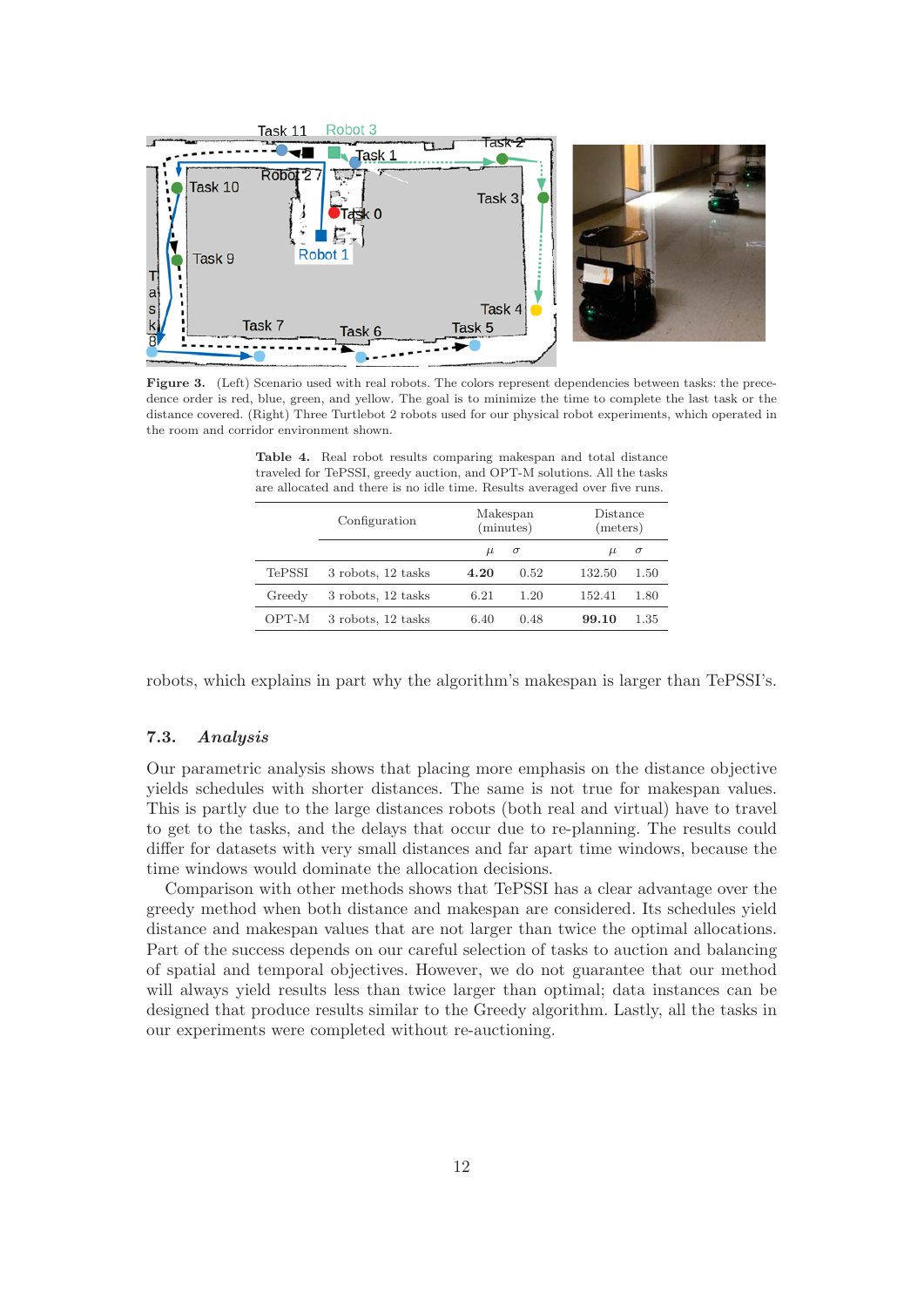

**Figure 4.** The map used for risk analysis. Robots are the colored circles labeled  $R_{0,...,9}$  and tasks are the green triangles labeled  $T_{0,\ldots,24}$ 

# **8. Schedule Execution and Uncertainty**

The goal in this section is to propose the use of simulation as a tool to identify and estimate some of the sources of schedule execution failures. This is a first step in incorporating uncertainty during task allocation and execution. Uncertainty is modeled via probabilities that ultimately can be used with probabilistic STN models [28]. We also discuss risk measures, which can be used as part of the computation of TePSSI. The inclusion of probabilities and risk measures into the STN model and the auction are left for future work.

Specifically, in this paper we are interested in using a large number of simulations to compute:

- (1)  $P(st_{t_j} \leq \Delta_{t_j})$ , the probability that the start time of task  $t_j$  at execution time is within its planning time;
- (2)  $P(st_{t_i} \leq ls_{t_i})$ , the probability that the start execution time of  $t_i$  is smaller than the task's latest planned start time.

For these experiments we simulated robots using ROS/Stage robot and world models [29] to allow us to scale the number of robots used. Each robot is equipped with a simulated Hokuyo ranger sensor for sensing. We used a  $52 \times 37$  meter map (see Figure 4), with 10 robots and 25 tasks. Tasks temporal constraints are drawn from distributions similar to those used in Section 7. For the constraint graph generation we limited the number of immediate children for any node to be at most 4 (found experimentally), however we do not limit the length of any task chain.

We generate a discretization of the map by overlaying a grid over the map (see Figure 5). We tried grids of different sizes and found that a  $4 \times 4$  meter cell provided enough resolution for our analysis. We use the grid to gather statistics for tasks' start times and for the time robots spent on each cell of a grid. The start times statistics in the right part of Figure 5 were collected over 100 runs on the same robots' schedules.

Using the global plan returned by the ROS navigation we generate timed path traces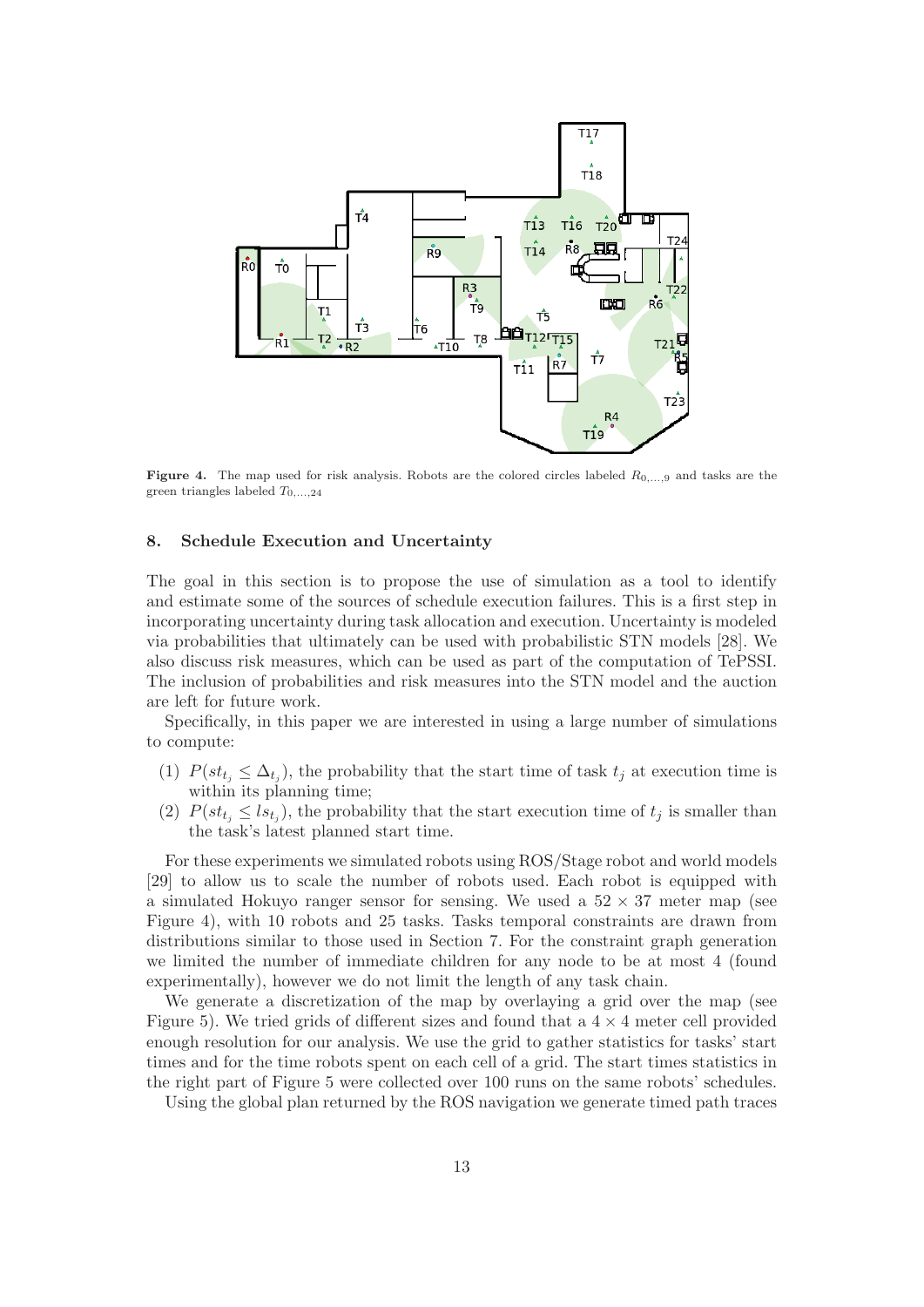

**Figure 5.** (Left) 4 <sup>×</sup> 4 meter grid decomposition of the map. (Right) Distribution of traversal times over the grid. Results collected over 100 simulated execution runs.

for the robots, where to each  $(x, y)$  location we attach a timestamp indicating when the robot arrived to the location. For each set of locations in the robot path that are in the same cell we compute the time the robot spends in the cell by calculating the difference between timestamps. The differences are computed across all robot runs. The time distribution is averaged over all robots that have paths that visit the same cells. We also run additional simulations where we vary tasks' locations but keep time windows, precedence constraints, and robots' locations the same. By varying tasks' locations we create traversal time profiles for more cells in the map.

The traversal time distribution (right part in Figure 5) per cell shows that for most cells the robot traversal time is under 7 minutes, except for the regions between 56- 58 where robots spend much longer. This is partly explained by the fact that when operating in that area robots sometimes cannot properly localize themselves and they get stuck in the same place for the rest of the simulation.

## **8.1.** *Toward Risk Models for Scheduling Analysis*

We expect the start times of tasks to vary across runs due to several sources of uncertainty. Here we focus on the delays caused by congestion (too many robots working in the same area), number and shape of fixed obstacles (space is too tight), and sensor and localization errors as the main sources of uncertainty.

Congestion causes the robots to reduce their speeds to avoid collisions, which in turn causes fluctuations in their travel times, and ultimately affects their arrival times to tasks. The number and shape of fixed obstacles (especially in unstructured environments) require robots to slow down to avoid collision with the obstacles, also causing arrival time variations. When robots experience localization and sensor failures they might need to replan, which introduces a time overhead. In this paper we only account for transient failures such as the ones already discussed, we do not directly address permanent failures (e.g., destruction of robots).

Let  $\mathcal{B}_{\mathcal{T}} = {\mathcal{B}_{t_1}, ..., \mathcal{B}_{t_j}, ..., \mathcal{B}_{t_n}}$  be the set of random variables for the tasks' start times, one per task. We treat  $\mathcal{B}_{t_j}$  as a continuous random variable. We assume hard temporal constraints, for this reason the probability mass for each  $B_{t_i}$  is non-zero only within the task's time windows  $([es_{t_i},ls_{t_i}]).$ 

We also consider dependencies among  $\mathcal{B}_{t_i}$  variables. The structure of these dependencies is due to precedence constraints over the set of tasks and task sequencing in the robots schedules. The dependencies are also encoded in uncertainties of the tasks: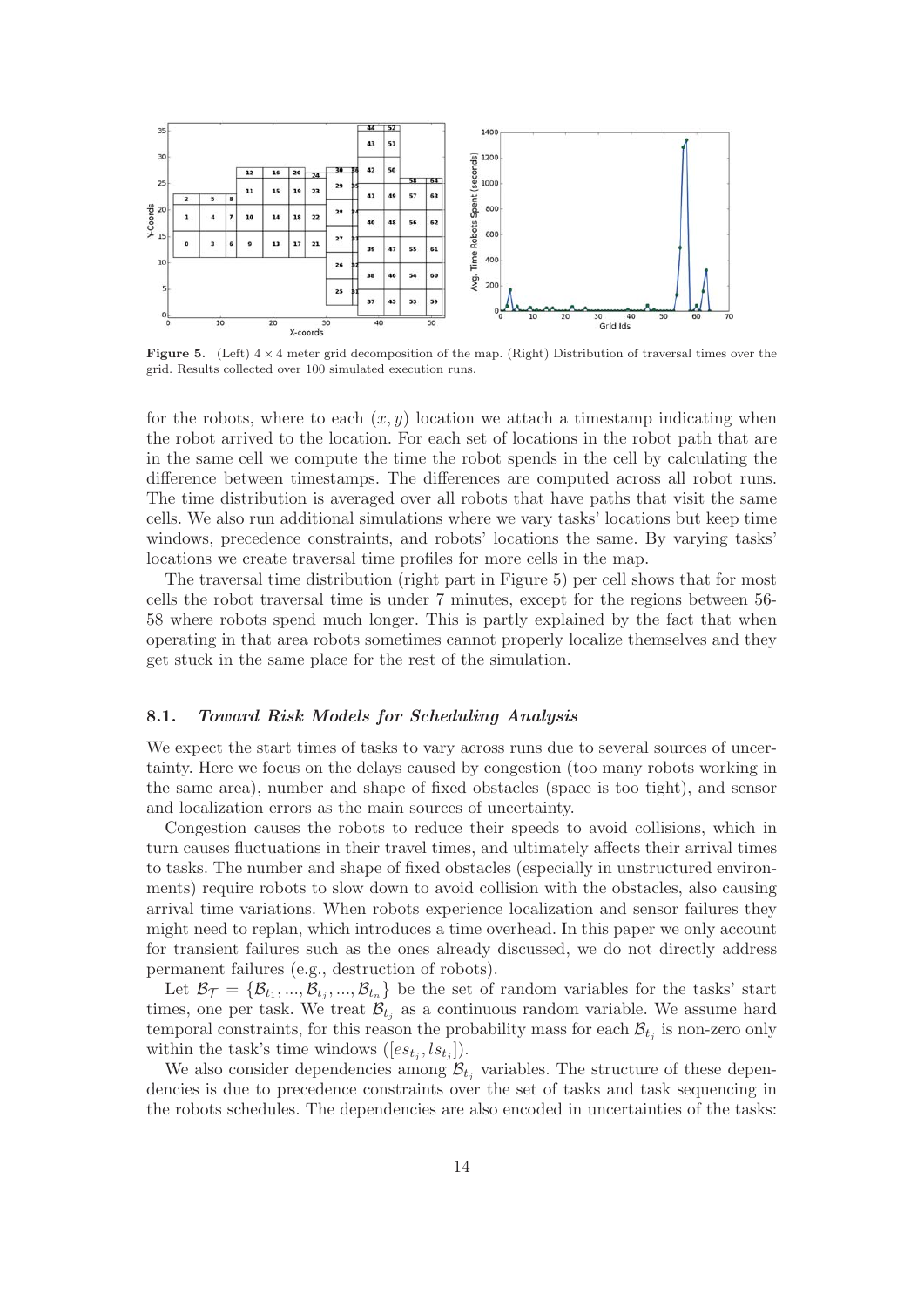

**Figure 6.** Distribution of start times for task T2 in experiments with 10 robots and 25 tasks.

a late arrival of a robot to a predecessor of a task might delay the arrival to that task too. We use a Bayesian network (BN) to model the dependencies.

A BN is a directed acyclic graph in which random variables that share an edge are dependent. The directed edges define parent-child relationships among random variables, the same way that they describe precedence in our problem. In a BN each variable is conditionally independent of all its non-descendants given all of the variables' parents. This is useful because it allows us to model tasks in the precedence graph that are not dependent on each other (e.g tasks in different subgraphs).

In the BN each  $\mathcal{B}_{t_i}$  is parameterized with a conditional probability table that encodes the probabilities of the random variable, given its parents. Given a BN, we can answer queries such as "what is the probability that robot 1 will arrive to task  $t_3$  on time, given that the robot started  $t_3$ 's predecessors within their planned start times?" To answer the query we compute the following probability:

$$
p(\mathcal{B}_{t_3} \leq \Delta_{t_3} | \mathcal{B}_{t_2} \leq \Delta_{t_2}, \mathcal{B}_{t_5} \leq \Delta_{t_5}) = \frac{\mathcal{P}}{\mathcal{Q}}
$$

where

$$
\mathcal{P} = p(\mathcal{B}_{t_2} \leq \Delta_{t_2}, \mathcal{B}_{t_3} \leq \Delta_{t_3}, \mathcal{B}_{t_5} \leq \Delta_{t_5}) \quad and \quad \mathcal{Q} = p(\mathcal{B}_{t_3} \leq \Delta_{t_3})
$$

The computation of  $P$  and  $Q$  is intractable, especially for a BN that encodes a large and complex precedence graph. Approximate inference could be employed using methods such as Gibbs sampling, but this would assume that the BN parameters (the conditional probability tables for each  $\mathcal{B}_{t_i}$  and structure have already been learned. Fortunately, in this case we would not need to learn the BN structure (which is a harder task), given that these are derived from the precedence and sequencing constraints. However, we still need to learn the BN parameters.

Training data to learn the BN parameters can be obtained in simulation as historical data for tasks' start times (see Figure 6 for an example). To learn the BN parameters we will use a Bayesian update approach: assign a prior probability density function to each  $\mathcal{B}_{t_i}$  and use the training data (e.g., Figure 6) to compute a posterior parameter distribution and the Bayes estimates. We roughly estimate the BN parameters experimentally by running many simulations of the robots executing schedules, and collecting statistics about tasks' start times. Probabilities are computed by counting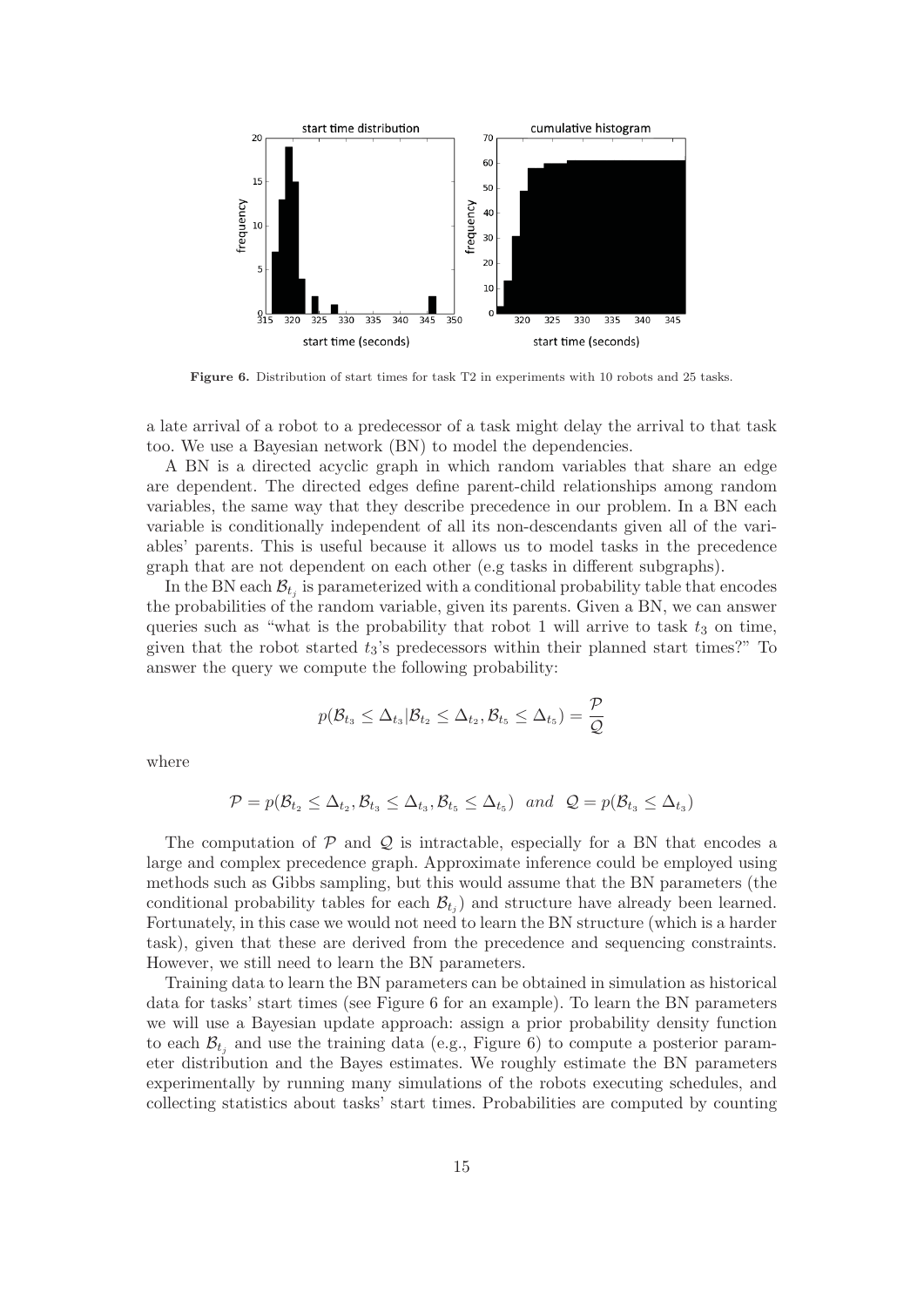the number of times tasks started at given times. The use of more advanced parameter estimation techniques is left for future research. This BN can be used as more advanced probabilistic model for probabilistic STN approaches such as the one proposed by Fang et al [28].

The simulation data can also be used to compute risk measures for individual tasks. This level of risk analysis gives the system user granular information about individual task's influence on the overall execution outcome. The designer can then adjust the tasks' temporal constraints to increase the probability of a task being completed on time.

### **8.2.** *Risk measures*

To measure risk we adapt two well-known risk measures, the schedule sensitivity index (SSI) and the critical delay contribution index (CDC) to our problem. Both indices have been identified as good risk measures in probabilistic project scheduling [30]. SSI measures risk as a task's variance contribution compared to the overall schedule variance. CDC measures risk as individual task's contributions to the overall lateness (difference in makespan between the planned makespan and the execution makespan).

We simplify the computation of SSI and CDC as follows: the variance contribution in SSI (Eq, 3) is weighted by the number of times a robot arrived to a task after the task's planned start time (start time delay). We compute it in each simulation run and sum over all the simulations (see Eq. 5). The same weight is also used to compute CDC values (see Eq. 4).

When computing SSI we normalize individual task's variances by dividing them by the maximum variance over all tasks' start times. This is a departure from the original index, which used the variance of the last task's start time. This distinction is important because the variance of the last overall task's start time depends on the task's predecessors' variances. If the task has very large time window (and temporal flexibility) the time window length may attenuate or even dissipate the effects that previous tasks' variances have on the last task's variance.

$$
SSI_{t_j} = \mathbf{Z} \cdot \sqrt{\frac{\text{Var}(\vec{s}_{t_j})}{\max_{t_k \in \mathcal{T}} \text{Var}(\vec{s}_{t_k})}}
$$
(3)

$$
CDC_{t_j} = \mathbf{Z} \cdot \sum_{q=1}^{N} (m^{plan} - m^q) \tag{4}
$$

where

$$
Z = \frac{\sum_{q=1}^{N} \delta_{t_j}^q}{\mathcal{N} \sum_{t_j \in \mathcal{T}} \sum_{q=1}^{N} \delta_{t_j}^q}
$$
(5)

In Equation 5,  $\delta_{t_j}^p$  is an indicator function that assumes the value of 1 if the robot assigned to execute task  $t_j$  starts the task past its planned start time  $\Delta_{t_i}$ , and 0 otherwise. This value is collected in each simulation run  $p$  over all  $\mathcal N$  simulation runs.  $\vec{s}_{t_j}$  is the vector of start times for task  $t_j$ , and  $\vec{s}_{max}$  is the vector of tasks' start times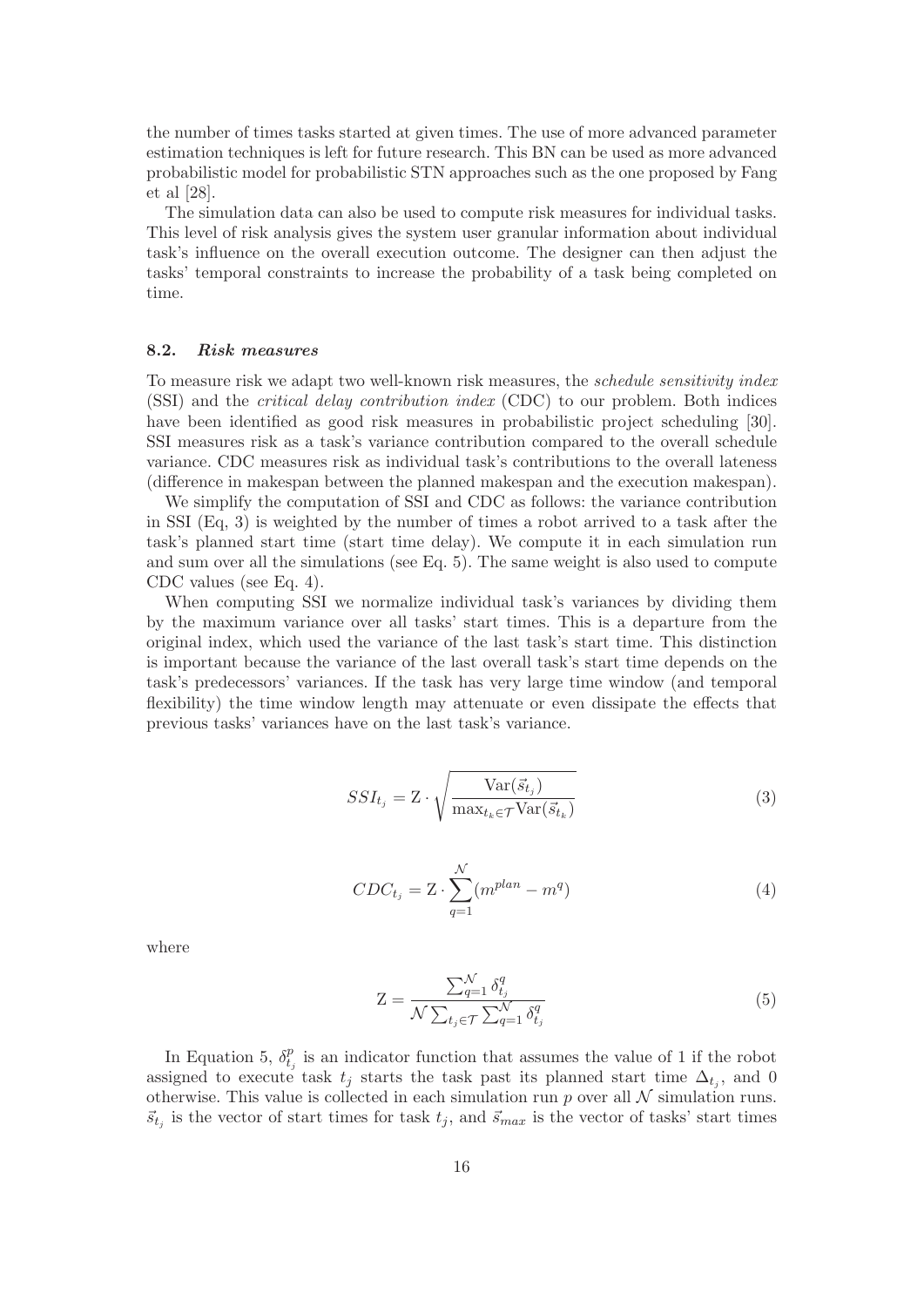

**Figure 7.** Schedule sensitivity index for 25 tasks **Figure 8.** Critical delay contribution for 25 tasks executed by 10 robots. executed by 10 robots. executed by 10 robots.



**Figure 9.** Probability of task failure measured as **Figure 10.** Probability of task delay measured as frequencies over the number of simulations for 25 frequencies over the number of simulations for 25 frequencies over the number of simulations for 25 frequencies over the number of simulations for 25 tasks and 10 robots. tasks and 10 robots.

with the maximum variance. These vectors have dimensions  $\mathcal{N} \times 1$ . In Equation 4,  $m^{plan}$  is the makespan of the robots' schedules prior to execution, and  $m^p$  is the makespan for simulation number p.  $(m^{plan} - m^p < 0)$  indicate lateness in finishing the overall schedule.

#### **8.3.** *Preliminary Risk and Probability Results*

We show here preliminary results on tasks' risks and probabilities for the map and tasks illustrated in Figure 4. Figure 7 and Figure 8 show the two measures SSI and CDC, while Figure 9 and Figure 10 show the probabilities of failures and of delay, respectively. The risk measures are computed according to Eqs. 3 and 4. The two risks highlight different information about the tasks' stochastic start times: SSI highlights the importance of tasks' variances, while CDC highlights the importance of delays of individual tasks. In our experiments the tasks with the highest SSI risk are located in the cells with largest traversal times. This supports the hypothesis that tasks with high variance in their travel times, and consequently start times, are more risky. However SSI by itself might not be enough because it does not measure the effects of a tasks' variance on the overall risk of a schedule. For that we need the CDC risk index.

The CDC risk index shows that more tasks are at risk. Part of that is explained by the fact that CDC combines the individual (task level) and overall (schedule-level) de-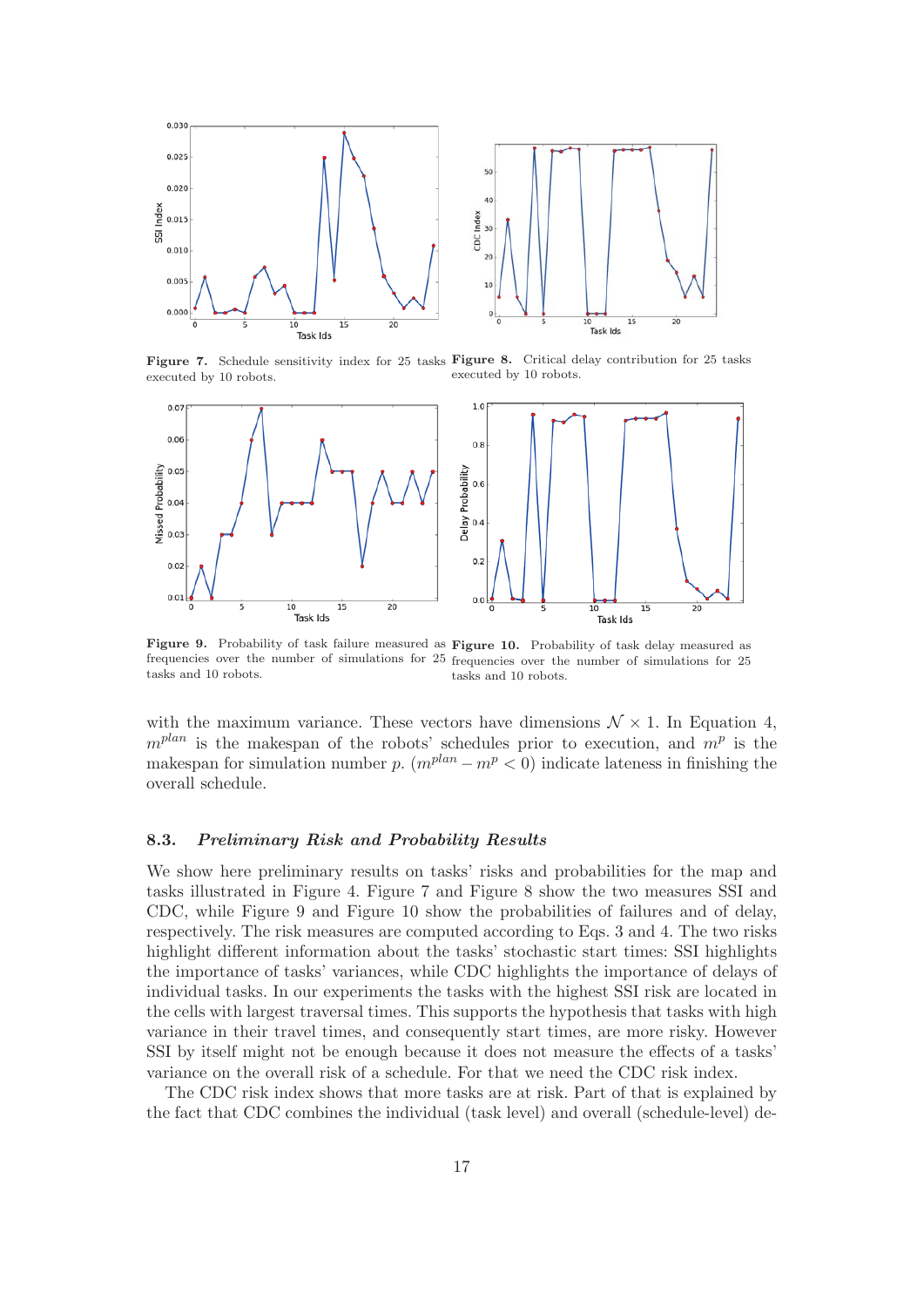lays when computing risk. Tasks for which the start execution time exceeds the planned start time (indicating a delay) are considered more risky. An interesting property is that tasks at the end of long task chains (e.g. tasks with ids 7) have large CDC risks; this is in part due to the fact that delays in earlier tasks are propagated to the later ones in the chain, even if these later tasks do not have high variance in their start times.

Our experiments also show that tasks have low probabilities of failing. Failure happens when a time window constraints are not met during execution. Failure probabilities of tasks in Figure 9 are consistent with the hypothesis that more constrained tasks (e.g., task 7) are more likely to fail. This is also consistent with the delay risk reported in Figure 8. The delay probabilities are consistent with the CDC results, because CDC values use delay frequencies in their computation. The reported low probabilities support our claim on the robustness of our allocation and execution method. Robustness is improved by schedule adjustments and task re-auctioning.

## **9. Conclusions and Future Work**

We extended the pIA and TeSSI algorithms to allocate to multiple robots tasks that have both with temporal and precedence constraints, and we presented an executor that monitors the execution of the tasks and reallocates tasks when failures or delays will cause constraint violations. TePSSI is used by the auctioneer to allocate tasks to robots, forming a schedule for each robot. When robots execute their schedules, they send to the executive information about the execution status of their tasks. In case of failure or delays that cannot be dealt with locally by a robot, the executive tries to reallocate tasks to the other robots.

Our experimental results show that our method outperforms a Greedy method and yield schedules with distances that are within two away from the optimal. Future work will focus on designing more constrained data sets that will further show the robustness of our method.

The preliminary analysis of potential execution delays proposed so far is for a fixed schedule and fixed starting positions of robots and tasks. A more general analysis should include simulations over different schedules and locations of robots and tasks. However, learning over the space of all possible schedules is intractable due to the exponential number of schedules. In future work we will incorporate the risk and probabilistic analysis directly in the allocation system, to produce directly more robust schedules.

**Acknowledgments:** Partial support provided by the National Science Foundation (under grants NSF IIP-1439728, NSF CNF-1531330) and the Doctoral Dissertation Fellowship program from the University of Minnesota.

# **References**

- [1] Feillet D, Dejax P, Gendreau M, et al. An exact algorithm for the elementary shortest path problem with resource constraints: Application to some vehicle routing problems. Networks. 2004;44(3):216–229.
- [2] Korsah GA, Stentz A, Dias MB. A comprehensive taxonomy for multi-robot task allocation. The International Journal of Robotics Research. 2013;32(12):1495– 1512.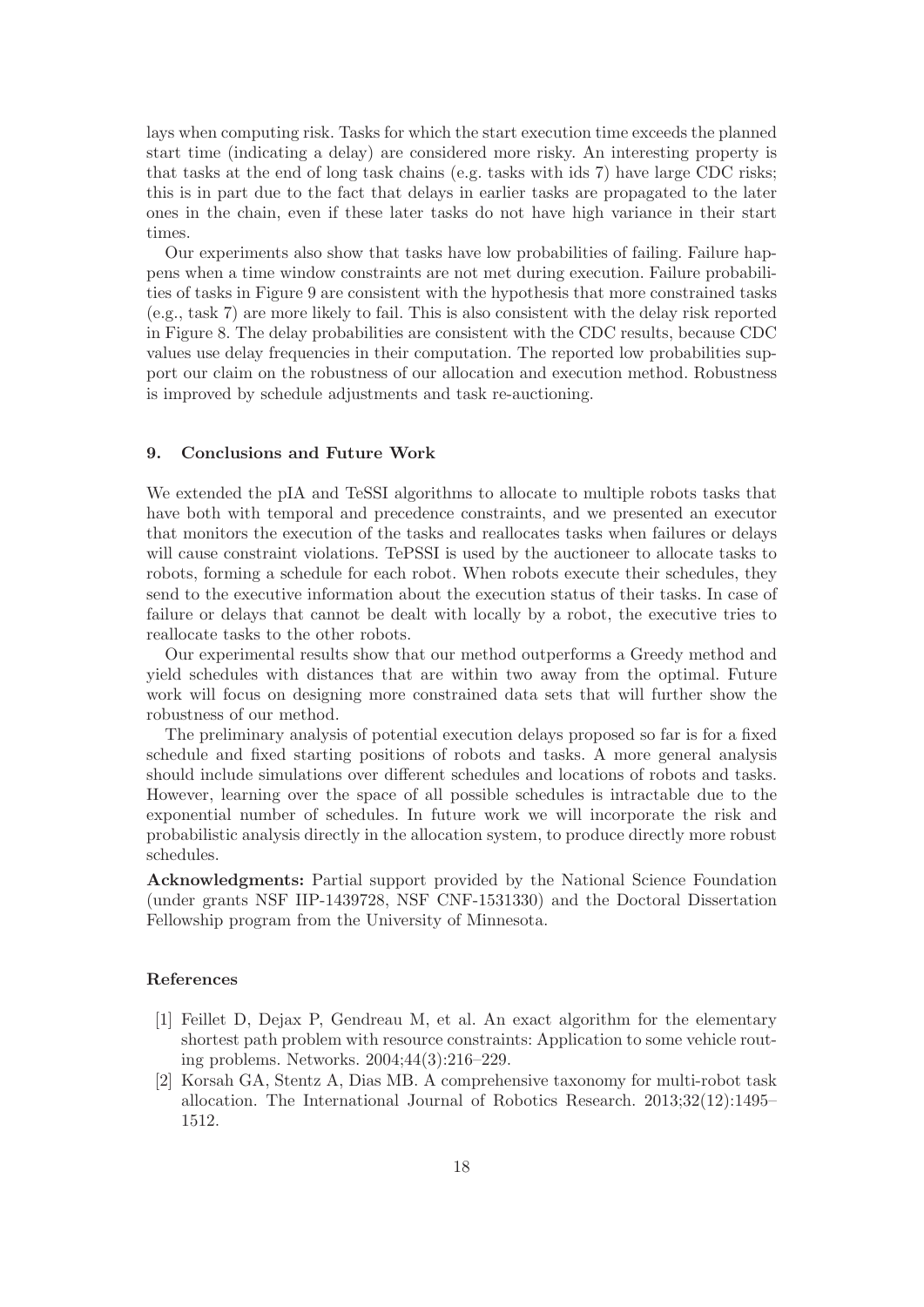- [3] Nunes E, Manner M, Mitiche H, et al. A taxonomy for task allocation problems with temporal and ordering constraints. Robotics and Autonomous Systems. 2017; 90:55–70.
- [4] Dechter R, Meiri I, Pearl J. Temporal constraint networks. Artificial Intelligence. 1991;49(1-3):61–95.
- [5] Nunes E, Gini M. Multi-robot auctions for allocation of tasks with temporal constraints. In: Proc. AAAI Conf. on Artificial Intelligence; 2015. p. 2110–2116.
- [6] McIntire M, Nunes E, Gini M. Iterated multi-robot auctions for precedenceconstrained task scheduling. In: Int'l Conf. on Autonomous Agents and Multi-Agent Systems; 2016. p. 1078–1086.
- [7] Gombolay M, Wilcox R, Shah J. Fast scheduling of multi-robot teams with temporospatial constraints. In: Robotics: Science and Systems (RSS); Berlin, Germany; 2013. p. 49–56.
- [8] Maheswaran RT, Tambe M, Bowring E, et al. Taking DCOP to the real world: Efficient complete solutions for distributed multi-event scheduling. In: Int'l Conf. on Autonomous Agents and Multi-Agent Systems; 2004. p. 310–317.
- [9] Junges R, Bazzan ALC. Evaluating the performance of DCOP algorithms in a real world, dynamic problem. In: Int'l Conf. on Autonomous Agents and Multi-Agent Systems; 2008. p. 599–606.
- [10] Farinelli A, Rogers A, Petcu A, et al. Decentralised coordination of low-power embedded devices using the Max-Sum algorithm. In: Int'l Conf. on Autonomous Agents and Multi-Agent Systems; 2008. p. 639–646.
- [11] Ramchurn S, Farinelli A, Macarthur K, et al. Decentralised coordination in RoboCup Rescue. The Computer Journal. 2010;53(9):1–15.
- [12] Dias MB, Zlot R, Kalra N, et al. Market-based multirobot coordination: A survey and analysis. Proceedings of the IEEE. 2006;94(7):1257–1270.
- [13] Korsah GA, Kannan B, Fanaswala IA, et al. Enhancing market-based task allocation with optimal seed schedules. In: Proc. of the Int'l Conf. on Intelligent Autonomous Systems; August; 2010. p. 249–258.
- [14] Nanjanath M, Gini M. Repeated auctions for robust task execution by a robot team. Robotics and Autonomous Systems. 2010;58(7):900–909.
- [15] Lagoudakis MG, Berhault M, Koenig S, et al. Auctions with performance guarantees for multi-robot task allocation. In: Proc. IEEE/RSJ Int. Conf. on Intelligent Robots and Systems; 2004. p. 1957–1962.
- [16] Lagoudakis MG, Markakis E, Kempe D, et al. Auction-based multi-robot routing. In: Robotics: Science and Systems (RSS); 2005. p. 343–350.
- [17] Zheng X, Koenig S, Tovey C. Improving sequential single-item auctions. In: Proc. IEEE/RSJ Int. Conf. on Intelligent Robots and Systems; 2006.
- [18] Koenig S, Tovey C, Lagoudakis M, et al. The power of sequential single-item auctions for agent coordination. In: Proc. AAAI Conf. on Artificial Intelligence; 2006. p. 1625–1629.
- [19] Barbulescu L, Rubinstein ZB, Smith SF, et al. Distributed coordination of mobile agent teams: the advantage of planning ahead. In: Int'l Conf. on Autonomous Agents and Multi-Agent Systems; 2010. p. 1331–1338.
- [20] Sariel S, Balch T, Erdogan N. Incremental multi-robot task selection for resource constrained and interrelated tasks. In: Proc. IEEE/RSJ Int. Conf. on Intelligent Robots and Systems; Oct; 2007. p. 2314–2319.
- [21] Jones E, Dias MB, Stentz AT. Time-extended multi-robot coordination for domains with intra-path constraints. In: Robotics: Science and Systems (RSS); July; 2009.